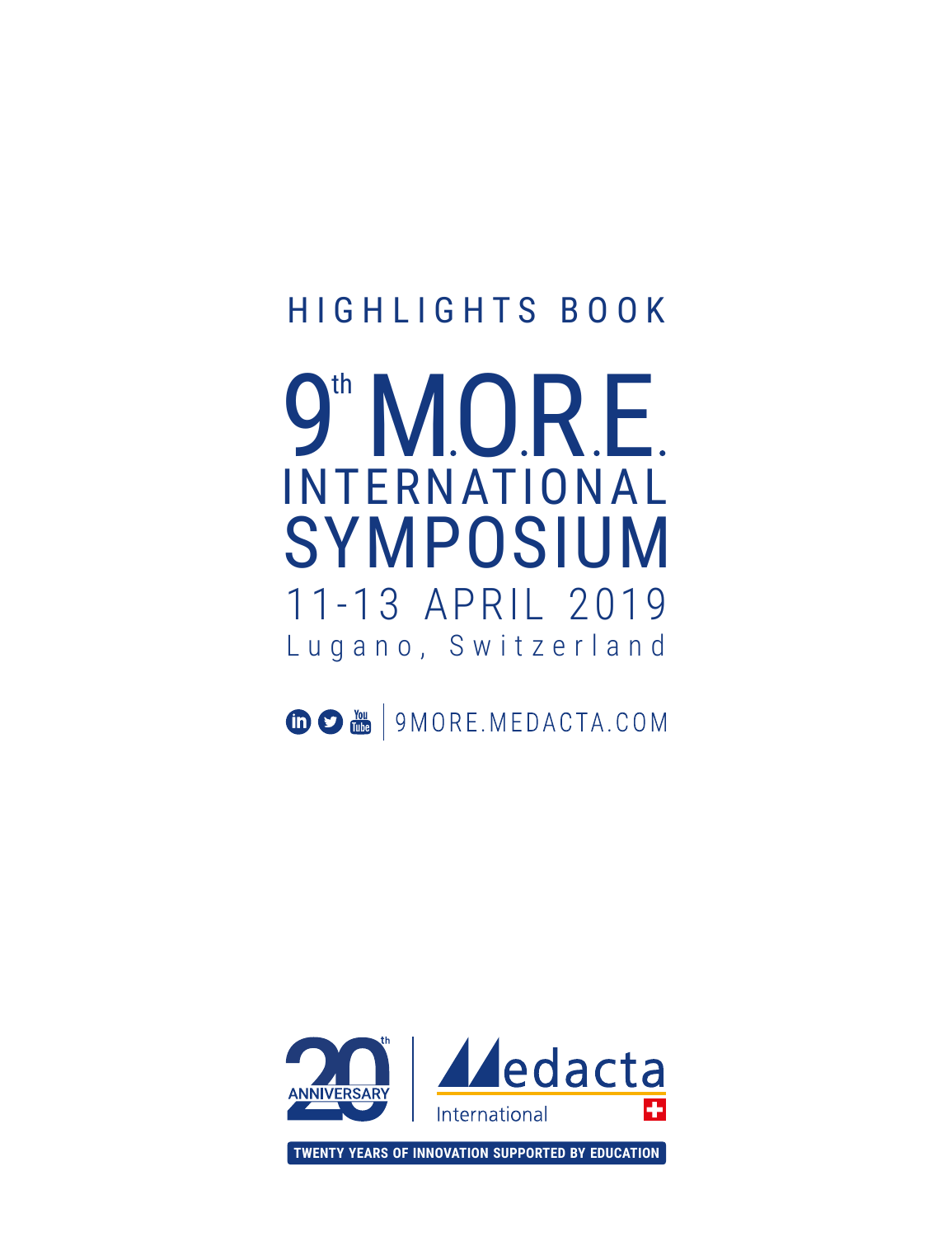

From April 11<sup>th</sup> to April 13<sup>th</sup> Medacta's 9<sup>th</sup> M.O.R.E. International Symposium was held in Lugano, Switzerland.

This was a unique and exciting event, celebrating the 20<sup>th</sup> Anniversary of Medacta and scientifically focused on Personalized Medicine and the impact of customizable tools and patient-matched solutions in various orthopaedic disciplines.

Medacta and the M.O.R.E. Institute welcomed 1,500 attendees from all over the world. Besides joint and spine sessions, the symposium for the first time - included sessions focused on shoulder, knee and hip treatments for sports medicine.

More than 130 Faculty members presented at the meeting at the Lugano Convention Center (Joint and Sports Medicine sessions) and in the Exhibition Center Lugano - Conza Pavilion (Spine sessions).



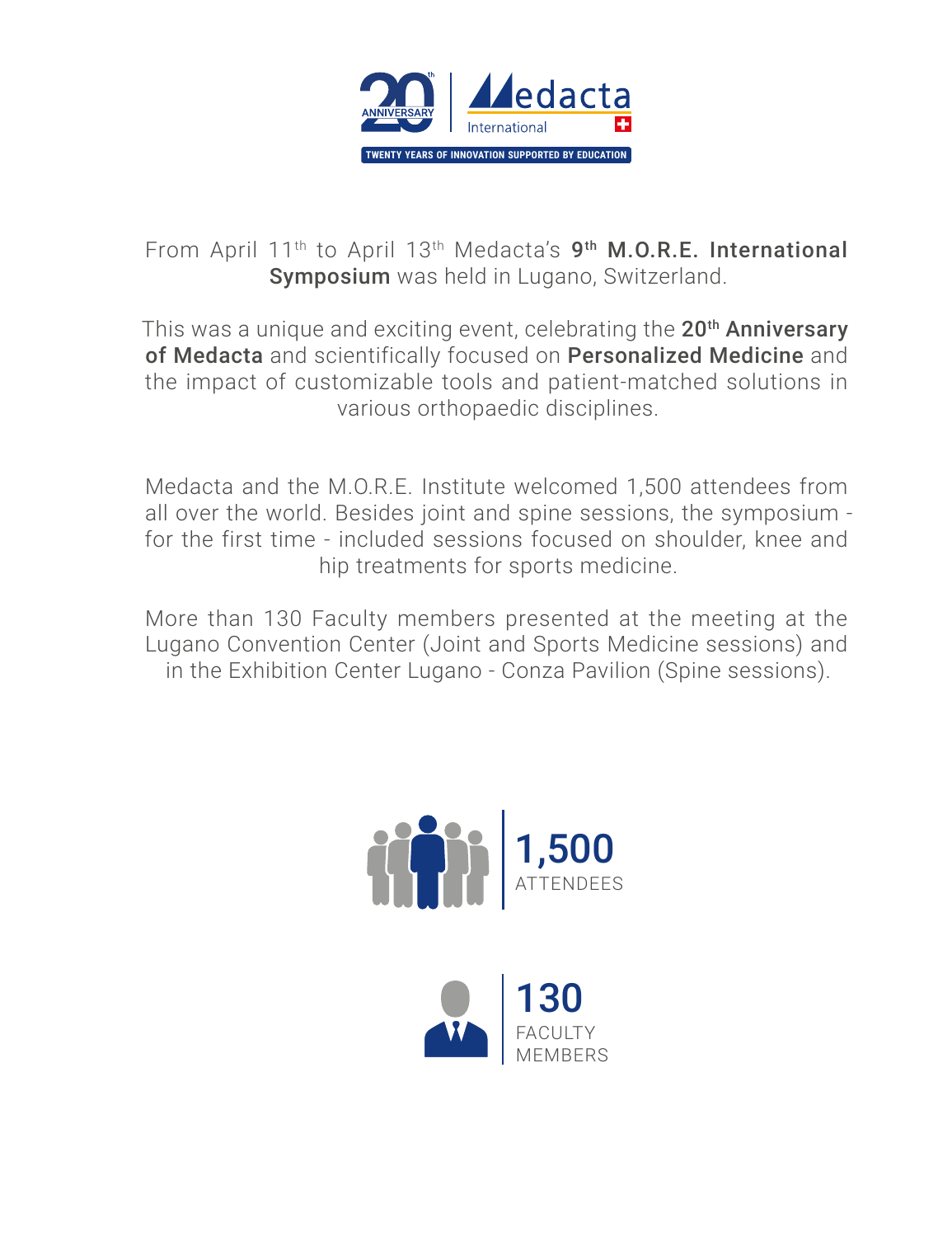

Below are overviews for the programs that took place during the congress:

#### Knee Sports Medicine Day (Thursday, April 11)

Designed with the patient and the anatomy in mind, the M-ARS ACL is an original concept that successfully mimics the native anatomical ACL while reconstructing it. This concept includes dedicated implant, instruments and surgical technique.

#### Knee Arthroplasty Day (Friday, April 12)

A successful and satisfactory knee replacement is achieved by mastering individual biomechanics and a range of dedicated techniques, personalized for each patient. This will optimize treatment, minimize tissue sacrifice and take advantage of state of the art technological support.

#### Shoulder Sports Medicine Day (Friday, April 12)

Shoulder instability and rotator cuff repairs require multiple devices and multiple techniques to achieve the goal of shoulder arthroscopic surgeries: pain relief and restored motion. Implant versatility is the key to support surgeons in personalized patient treatments.

#### Hip Sports Medicine Day (Friday, April 12)

Arthroscopic treatments for hip deformities and/or intra-articular damages are becoming more and more popular, aiming to halt degeneration of the joint and to prevent hip osteoarthritis. Providing personalized solutions is the way to foster these surgeries.

#### Spine Sessions (Friday, April 12 - Saturday, April 13)

How new trends and novel technologies, along with personalized patient specific treatments, can positively affect surgical practice with optimized clinical outcomes.

#### Hip Arthroplasty Day (Saturday, April 13)

Modern tools and techniques span from pre-operative simulation and planning, to revision and component removal.

#### Shoulder Arthroplasty Day (Saturday, April 13)

Shoulder Arthroplasty is the fastest growing segment in orthopedics, mainly due to the clinical results provided by the modern products available. Innovation and reproducibility are key to ensure excellent long-term results.

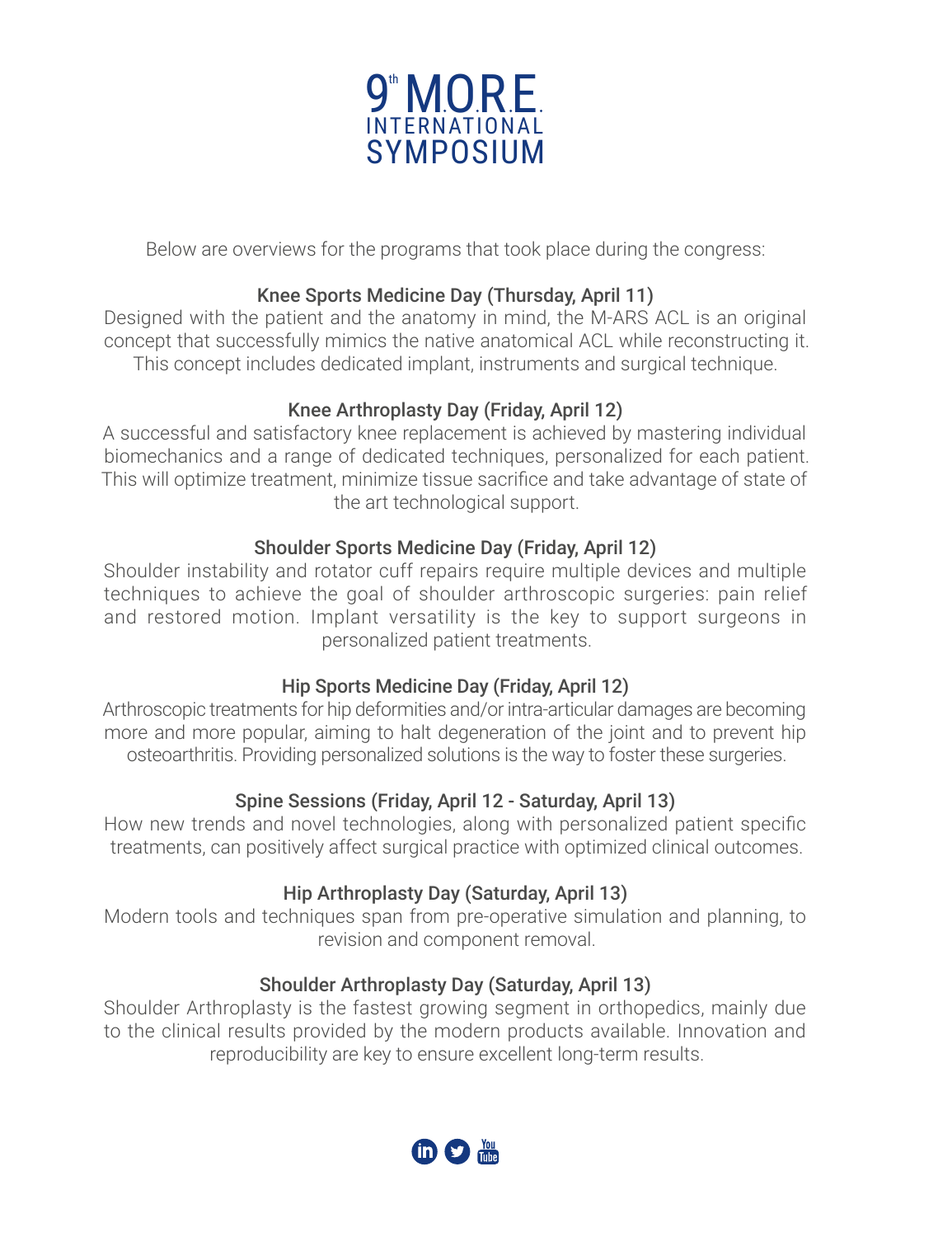

**TWENTY YEARS OF INNOVATION SUPPORTED BY EDUCATION**

For more information about the 9<sup>th</sup> M.O.R.E. International Symposium,

VISIT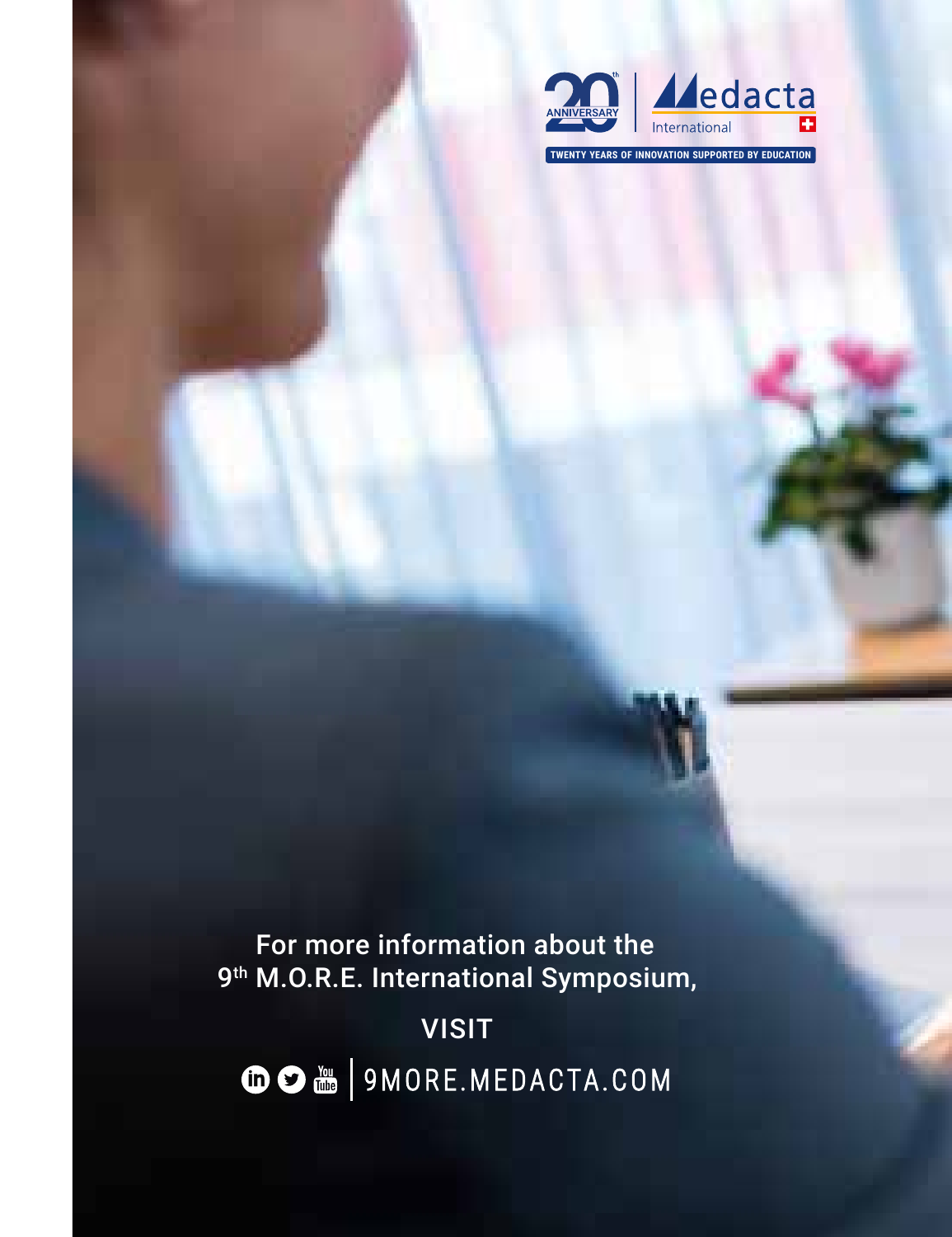

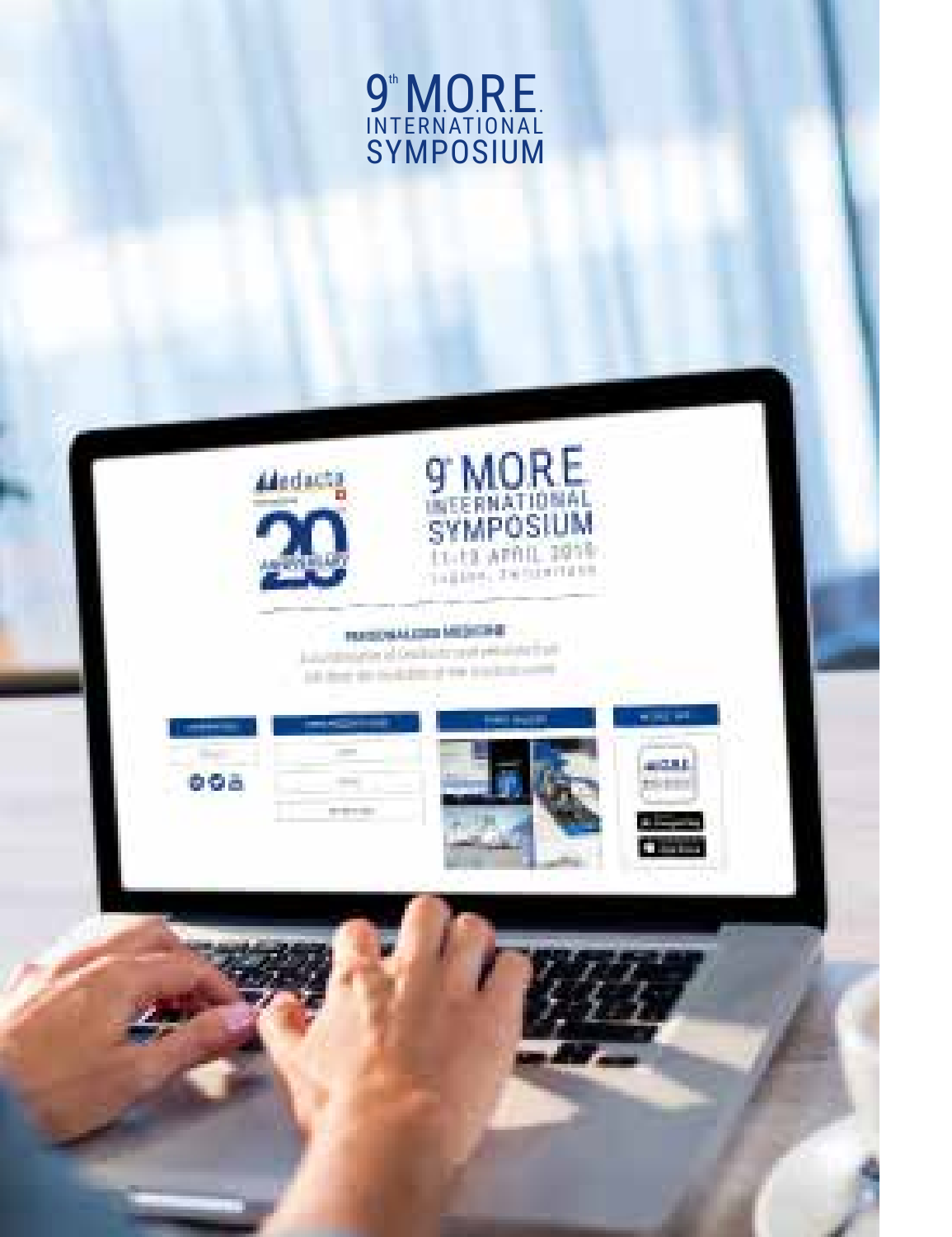

## PERSONALIZED MEDICINE

A combination of products and services that will drive the evolution of the medical world.

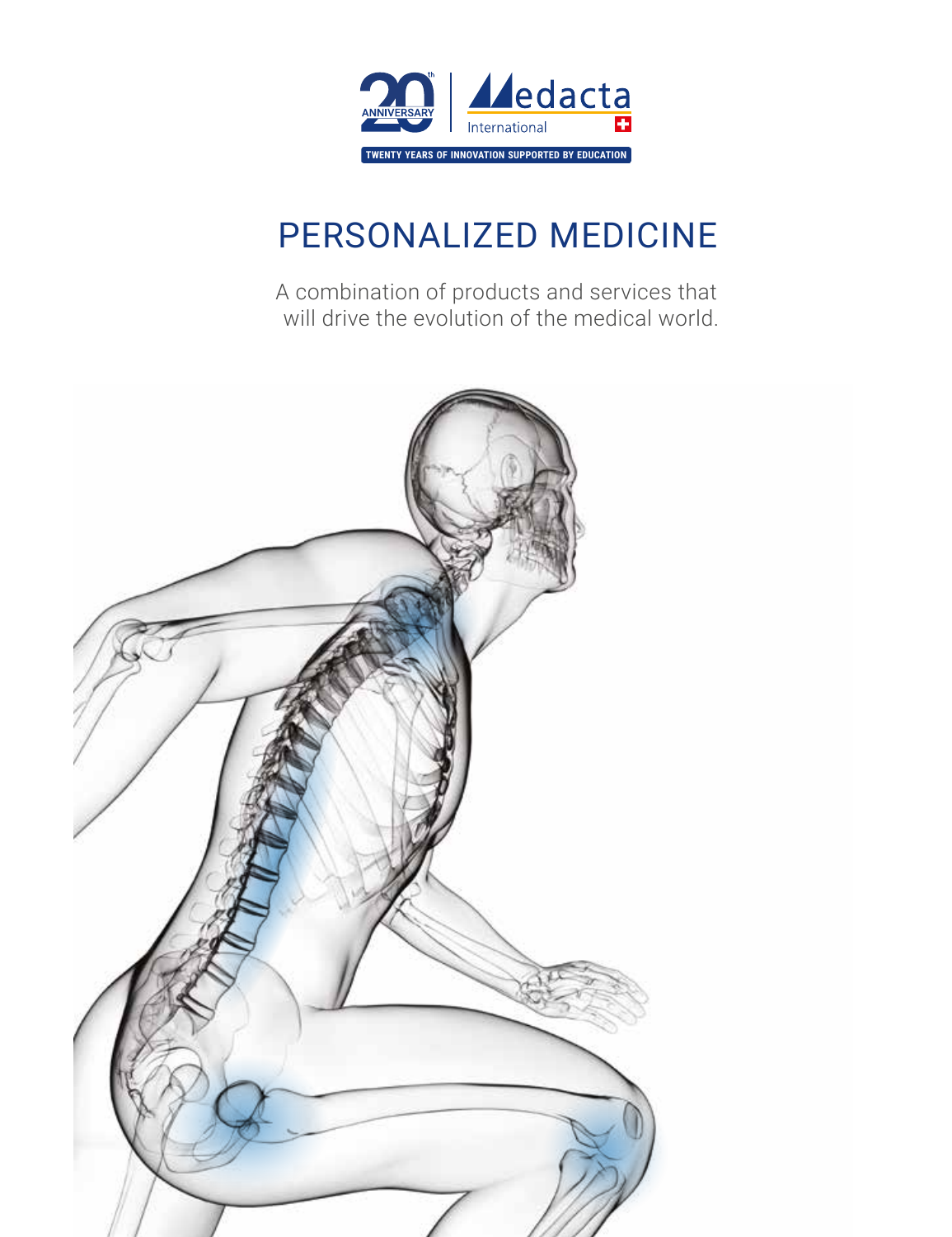### KEYNOTE SPEAKERS

JOINT SESSION SPORTS MED SESSION SPINE SESSION

Bernhard JOST (CH) Douglas PADGETT (US) Matthias ZUMSTEIN (CH) Paul HEINI (CH)

Klaus RADERMACHER (DE)

### **CHAIRMEN**

JOINT SESSION SPORTS MED SESSION SPINE SESSION

Knee day: 12<sup>th</sup> April

Peter KOCH (CH) Gareth SCOTT (UK)

Hip day: 13<sup>th</sup> April

Francesco M. BENAZZO (IT) Tyler D. GOLDBERG (US)

Shoulder day: 13<sup>th</sup> April

Ralph HERTEL (CH) Matthew D. SALTZMAN (US) Knee day: 11<sup>th</sup> April

Christian FINK (AT) Rainer SIEBOLD (DE)

Hip day: 12<sup>th</sup> April

Frédéric LAUDE (FR) John O'DONNELL (AU)

Shoulder day: 12<sup>th</sup> April

Leesa M. GALATZ (US) Markus SCHEIBEL (DE)

Spine day 1: 12<sup>th</sup> April

Richard GUYER (US) Manabu ITO (JP)

Spine day 2: 13<sup>th</sup> April

Paul HEINI (CH) Christoph-Eckhard HEYDE (DE)

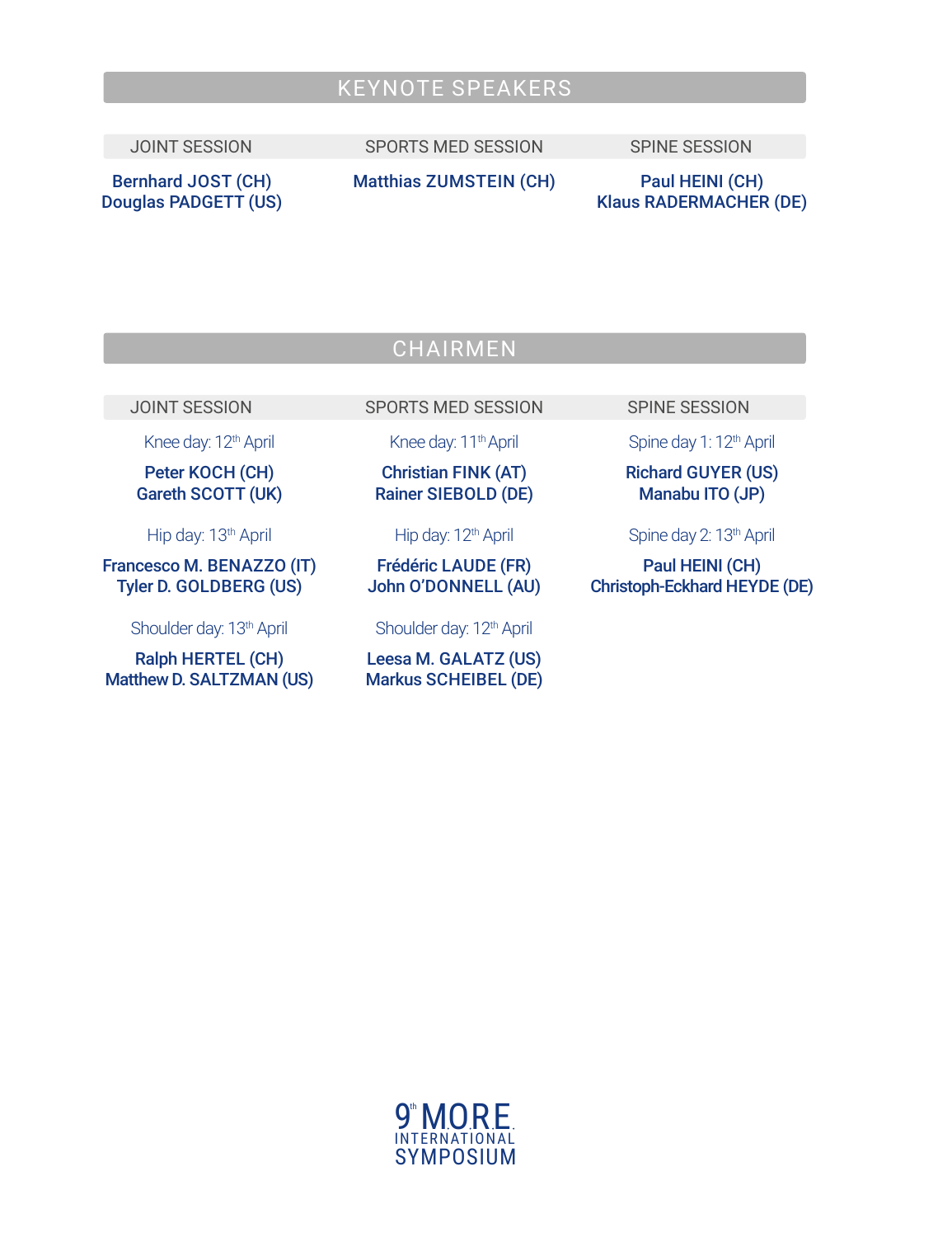#### FACULTY

#### JOINT SESSION

Matthew Beal (US) David Benzaquen (FR) Leela Biant (GB) Olivier Borens (CH) Piero Budassi (IT) Panayiotis Christofilopoulos (CH) Cesare Faldini (IT) Richard Field (GB) David Frohnmüller (DE) Robert Greenhow (US) Wade Harper (AU) Alister Hart (GB) Naeder Helmy (CH) Nicolas Holzer (CH) Stephen M. Howell (US) David Jevsevar (US) Yoshinori Kadoya (JP) Fabian Kalberer (CH) Luc Kerboull (FR) Jeffrey Mandume Kerina (US) Frédéric Laude (FR) Chien-Wen Liew (AU) John Maltry (US) David Manning (US) John Masonis (US)

Joel Matta (US) Michael McAuliffe (AU) Ryan G. Molli (US) Christophe Monnin (FR) Peter Müller (DE) Akbar Nawab (US) Andrew Price (GB) Pietro Simone Randelli (IT) Daevyd Rodda (AU) Jose A. Rodriguez (US) Fernando Sanchez (US) Tom Savvoulidis (AU) Anup Shah (US) John Skinner (GB) Michael Suk (US) William R. Taylor (CH) Peter Thadani (US) Bruno Toussaint (FR) Philippe Van Overschelde (BE) Jonathan Vigdorchik (US) Rüdiger von Eisenhart-Rothe (DE) Henning Windhagen (DE) Patrick Zingg (CH) Matthias Zumstein (CH)

#### SPORTS MED SESSION

Jitendra Balakumar (AU) Martin Beck (CH) Josip N. Cakic (ZA) Christian Candrian (CH) Panayiotis Christofilopoulos (CH) John G. Costouros (US) Matteo Denti (CH) Michael Dienst (DE) Benjamin Domb (US) Thomas Ellis (US) Richard Field (GB) Michael B. Gerhardt (US) Mirco Herbort (DE) Bernhard Jost (CH)

Fabian Kalberer (CH) Peter Koch (CH) Franz Sebastian Kralinger (AT) Andreas M. Müller (CH) Akbar Nawab (US) Reza Omid (US) Eden Raleigh (AU) Marc Safran (US) Parminder J. Singh (AU) Robert Jacek Smigielski (PL) Olivier Verborgt (BE) Andreas Weiler (DE) Tim Whitehead (AU)

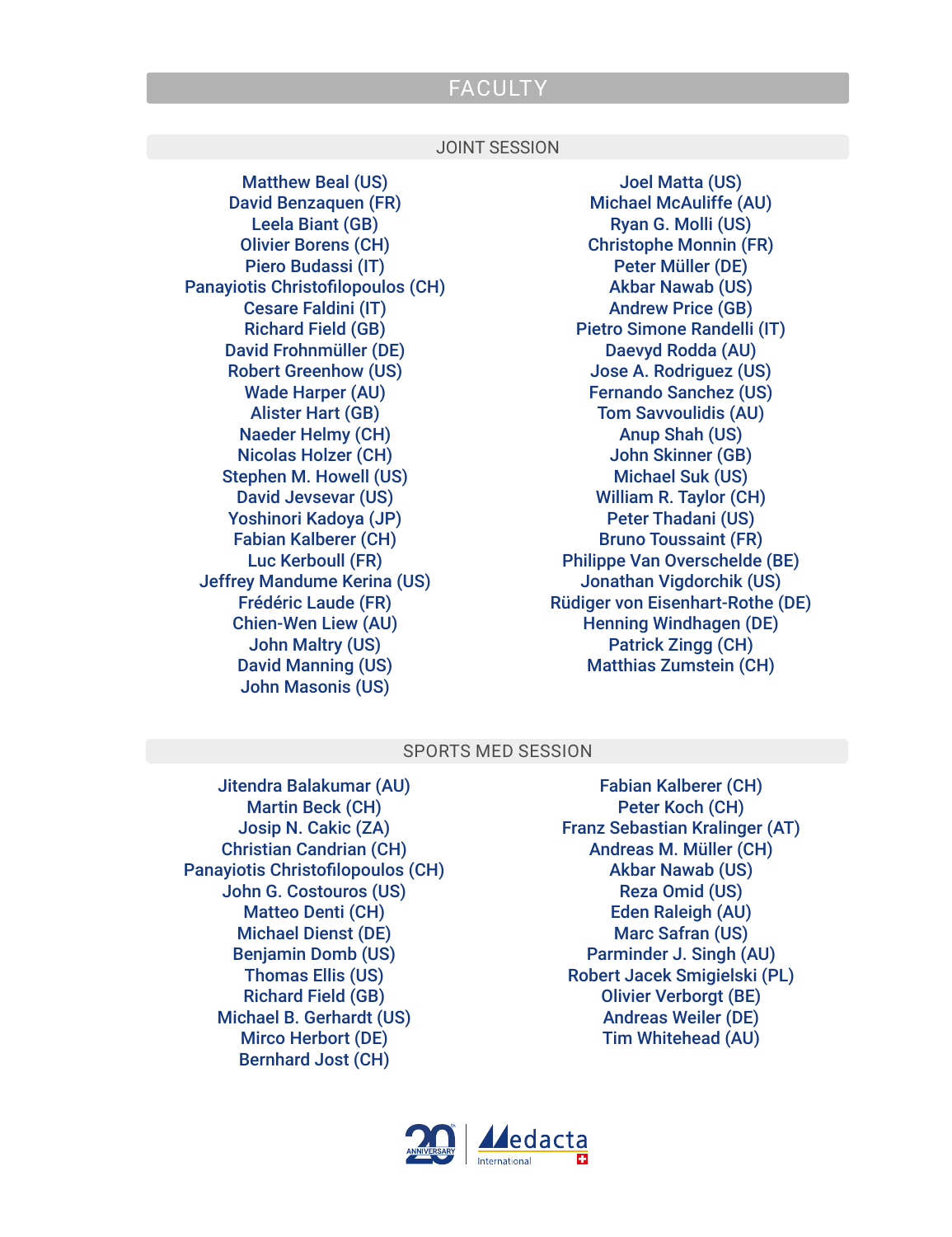#### SPINE SESSION

Yuichiro Abe (JP) Kuniyoshi Abumi (JP) Michael Akbar (DE) Christian Bach (AT) Rudolf Bertagnoli (DE) Evalina Burger-Van Der Walt (US) Alessandro Ducati (IT) Michael Duffy (US) Cesare Faldini (IT) Mazda Farshad (CH) Jörg Franke (DE) Jeffrey Henn (US) Richard Hynes (US) Deszö J. Jeszenszky (CH) Takashi Kaito (JP) Andrew Kam (AU) Frank Kandziora (DE) Yoshiharu Kawaguchi (JP) Larry Khoo (US)

Christopher CJ Kleck (US) Claudio Lamartina (IT) Geert Mahieu (BE) Keitaro Matsukawa (JP) Kevin J. McGuire (US) Ralph Mobbs (AU) Brian Nielsen (US) Itaru Oda (JP) Markus Pietrek (DE) Francois Porchet (CH) Michael Rauschmann (DE) Nima Salari (US) Kanji Sasaki (JP) Gabriel C. Tender (US) Kevin Tschöke (DE) Patricia Verstraete (BE) Mark Wang (US) Clément Max Léonard Werner (CH) Michael Winking (DE)

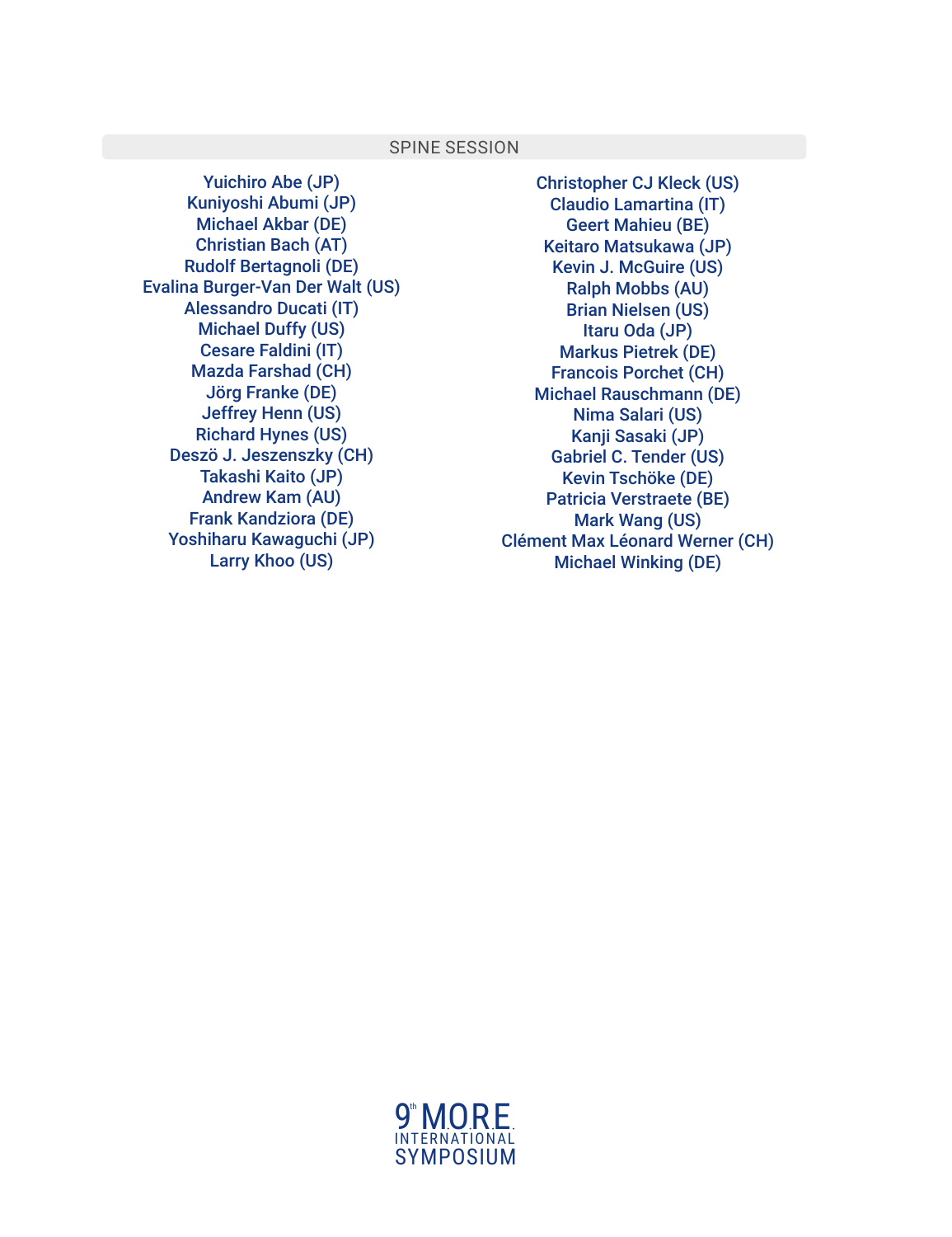## Thursday, April 11<sup>th</sup> - **KNEE SPORTS MED DAY**

### *from 12.00pm to 06.00pm - Lugano Convention Center*

| 12.00pm | LUNCH                                                    |                          |
|---------|----------------------------------------------------------|--------------------------|
| 01.30pm | Knee Sports Med day opening                              |                          |
| 01.40pm | <b>SESSION 01 - ACL REPAIR</b>                           | Moderator: R. Siebold    |
|         | Case presentation: ACL repair                            | R. Siebold               |
|         | ACL anatomy: understanding nature                        | R. Smigielski            |
|         | Single bundle reconstruction                             | M. Denti                 |
|         | Double bundle reconstruction                             | R. Siebold               |
|         | M-ARS: design rationale                                  | C. Fink                  |
|         | M-ARS: surgical technique                                | M. Herbort               |
|         | Discussion and case solution                             |                          |
| 03.10pm | COFFEE BREAK                                             |                          |
| 03.40pm | <b>SESSION 02 - ACL REVISION SURGERY</b>                 | Moderator: R. Smigielski |
|         | Case presentation: ACL revision surgery                  | R. Smigielski            |
|         | Options: where to harvest?                               | A. Weiler                |
|         | Options: what has been done?                             | P. Koch                  |
|         | Options: what to do?                                     | T. Whitehead             |
|         | Discussion and case solution                             |                          |
| 04.50pm | <b>SESSION 03 - OTHER LIGAMENTS</b>                      | Moderator: C. Fink       |
|         | Session introduction                                     | C. Fink                  |
|         | Case presentation: collateral ligament                   | M. Herbort               |
|         | My way of PCL reconstruction: options for getting better | A. Weiler                |
|         | Case presentation: meniscus                              | A. Nawab                 |
|         | Discussion                                               |                          |
| 05.50pm | Knee Sports Med day closure                              |                          |

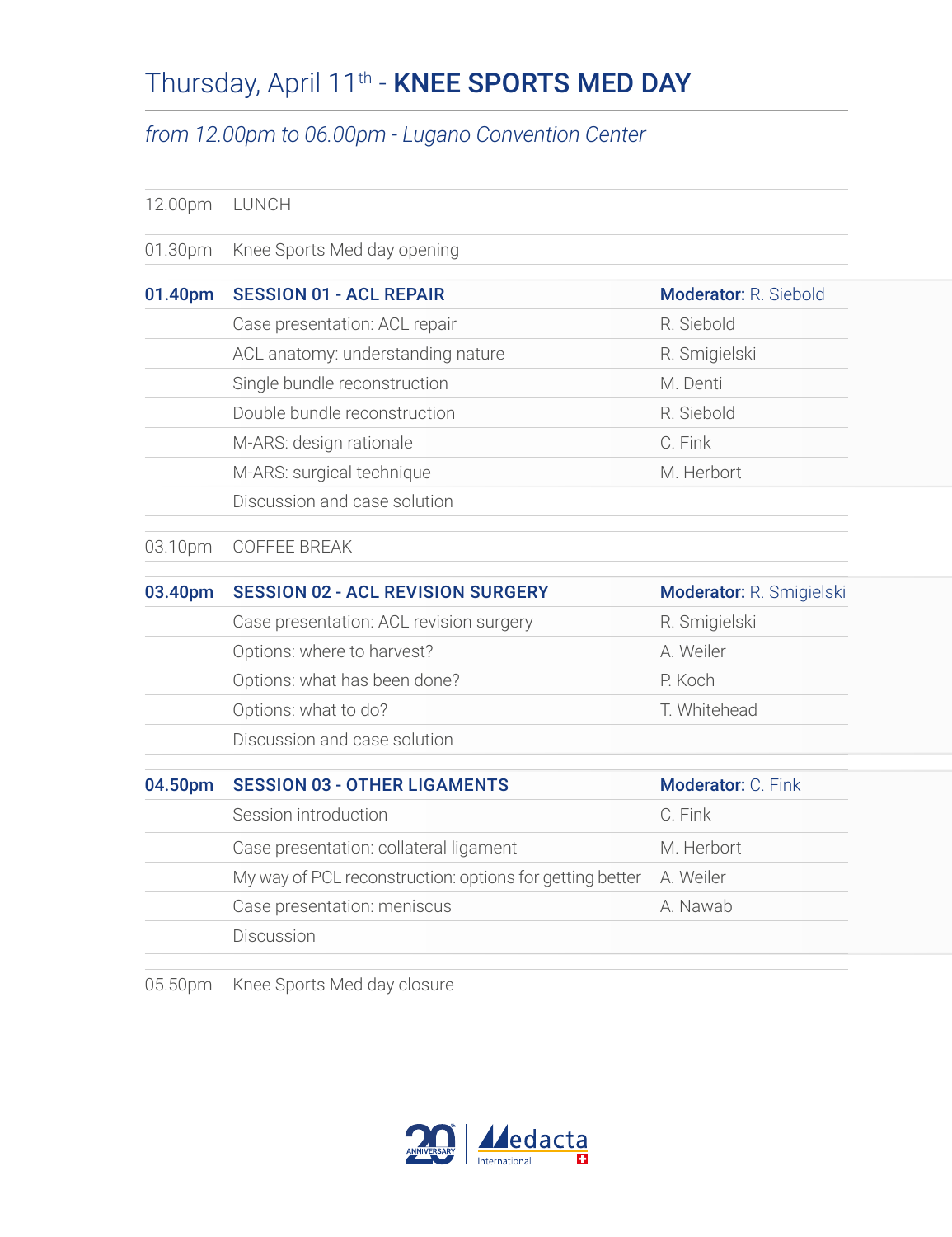#### SESSION 01 - ACL REPAIR

Return to anatomy is the trend, focusing on anatomic femoral/tibial tunnels and anatomic graft reconstruction and insertion. Technique, dedicated tools and proper training are crucial.

### SESSION 02 - ACL REVISION SURGERY

ACL re-tear rates are still increasing due to multiple factors. Different strategies are possible but the goal is to treat a re-tear as primary surgery to raise the expected outcomes.

#### SESSION 03 - OTHER LIGAMENTS

"Minor" ligaments and, even more, meniscus tears are repaired more often than ever thanks to novel techniques and available technologies. Results are encouraging.

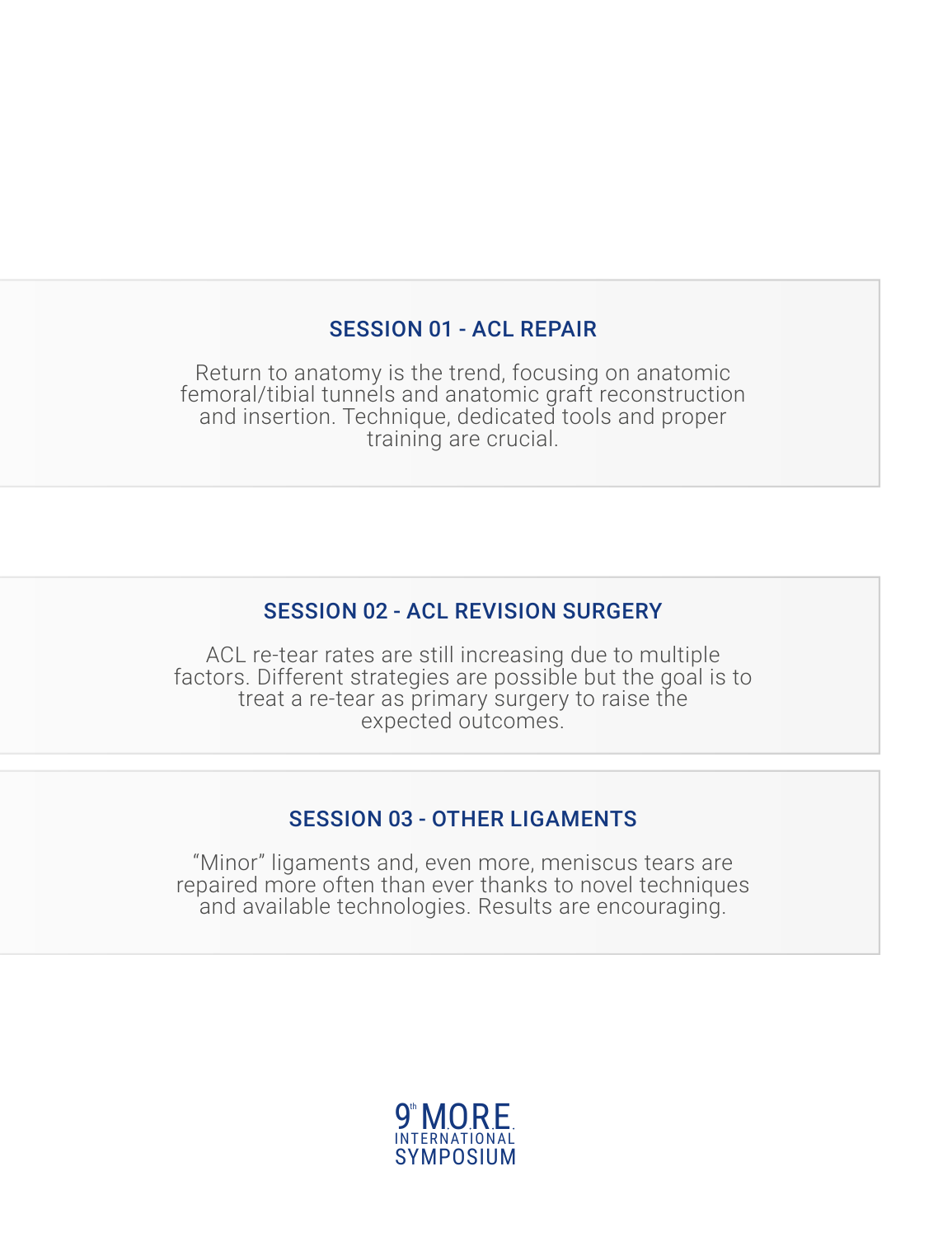## Friday, April 12<sup>th</sup> - **KNEE JOINT REPLACEMENT DAY**

#### *from 08.45am to 06.15pm - Lugano Convention Center*

| 08.45am | WELCOME                                                                            |                      |
|---------|------------------------------------------------------------------------------------|----------------------|
| 09.05am | Knee Joint Replacement day opening                                                 |                      |
| 09.10am | Making surgery special                                                             | D. Padgett           |
| 09.30am | <b>SESSION 01 - BIOMECHANICS AND KNEE SURGERY</b>                                  | Moderator: G. Scott  |
|         | Session opening                                                                    | G. Scott             |
|         | Biomechanics and kinematics of the knee joint                                      | W. R. Taylor         |
|         | Calipered kinematic alignment: a personalized<br>approach to TKA surgery           | S. Howell            |
|         | Kinematic alignment meets kinematic design                                         | H. Windhagen         |
|         | Partial problems and total solutions!                                              | A. Price             |
|         | Discussion                                                                         |                      |
| 10.35am | Prof. Freeman Memorial                                                             | G. Scott             |
| 10.50am | <b>COFFEE BREAK</b>                                                                |                      |
| 11.15am | <b>SESSION 02 - VALGUS KNEES AND CHALLENGES</b>                                    | Moderator: J Masonis |
|         | Case presentation: mild valgus                                                     | J. Masonis           |
|         | Valgus knees treated with GMK Sphere in a controlled<br>ODEP study of 500 patients | R. Field             |
|         | How I use what implant in valgus knees                                             | D. Manning           |
|         | Kinematic alignment for valgus knees. Am I crazy?!                                 | P. Thadani           |
|         | A balanced approach to valgus knees with<br>medially stabilized implants           | P. Van Overschelde   |
|         | GMK Sphere for patients with high-flexion demand                                   | Y. Kadoya            |
|         | Discussion and case solution                                                       |                      |
|         |                                                                                    |                      |

12.50pm LUNCH

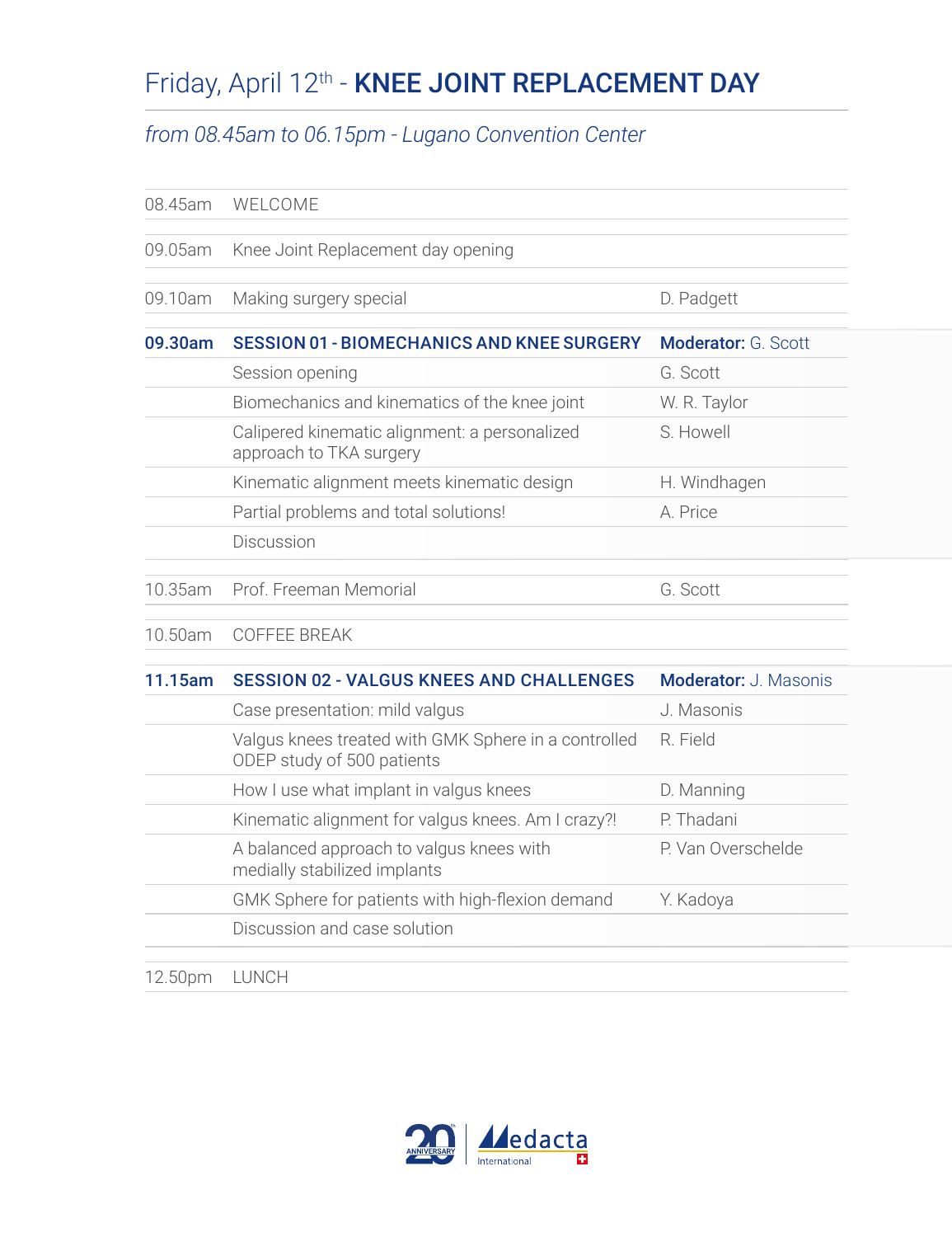#### SESSION 01 - BIOMECHANICS AND KNEE SURGERY

The key to achieving patient satisfaction in knee replacement requires an understanding of the knee biomechanics and personalized reproduction of the individual biomechanical environment. What is the role of implant alignment?

#### SESSION 02 - VALGUS KNEES AND CHALLENGES

Is it possible to apply the biomechanical concepts discussed in the first session to the valgus knees? Or is a different treatment required? This session, based on case discussion, explores which strategies and devices can be successfully applied, with a focus on the use of Medially Stabilized implants in valgus knees.

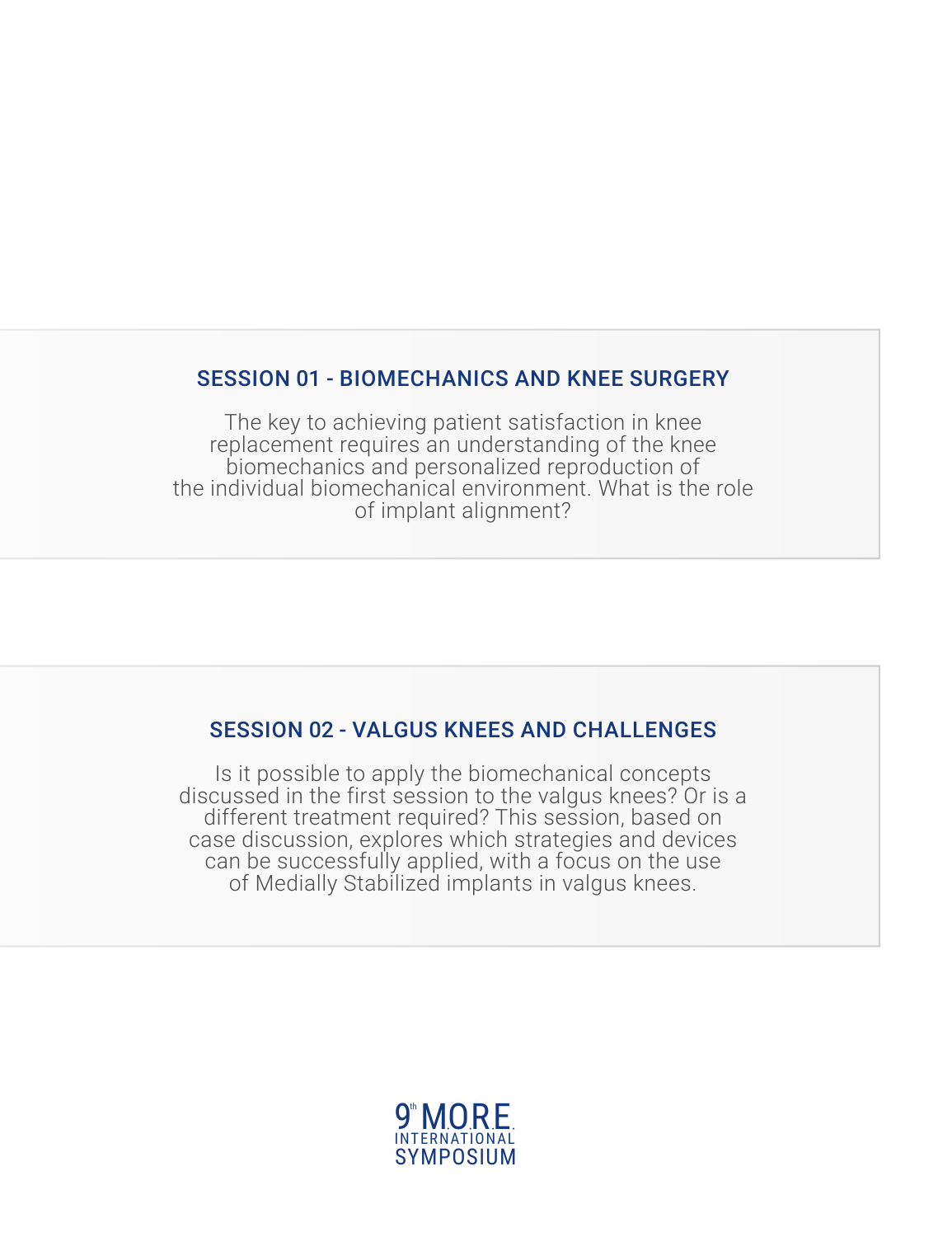### KNEE JOINT REPLACEMENT DAY

| 02.00pm | <b>SESSION 03 - THE JOYS AND CHALLENGES OF</b><br><b>PARTIAL KNEE REPLACEMENT</b>           | <b>Moderator: R. Molli</b> |
|---------|---------------------------------------------------------------------------------------------|----------------------------|
|         | Case presentation: bi-lateral wear mostly medially                                          | R. Molli                   |
|         | Indication and failure, do implants matter?                                                 | N. Helmy                   |
|         | Patient optimization pathways, personalized medicine                                        | J. M. Kerina               |
|         | Finding the perfect combination of implant and technique                                    | A. Nawab                   |
|         | Accuracy and precision in UKA. What really matters                                          | P. Koch                    |
|         | Discussion and case solution                                                                |                            |
| 03.15pm | <b>SESSION 04 - TECHNOLOGIES FOR PERSONALIZED</b><br>AND OPTIMIZED PATIENT SOLUTIONS        | Moderator: L. Biant        |
|         | Session opening                                                                             | L. Biant                   |
|         | Can reliable tools become more efficient - single use<br>solutions                          | J. Maltry                  |
|         | Efficiency KneePack: LEAN process in TKA                                                    | D. Benzaquen               |
|         | Enhanced intra-operative assessment:<br>new technologies for personalized ligament analysis | M. McAuliffe               |
|         | What "value" means to patients and the role of<br>technology                                | M. Suk                     |
|         | Discussion                                                                                  |                            |
| 04.15pm | COFFEE BREAK                                                                                |                            |
| 04.45pm | <b>SESSION 05 - REVISION TKA: FROM MISSION</b><br><b>IMPOSSIBLE TO SUCCESS</b>              | Moderator: P. Koch         |
|         | Session opening                                                                             | P. Koch                    |
|         | Unique challenges deserve unique solutions                                                  | T. Savvoulidis             |
|         | Constraint: when to use what?                                                               | M. Beal                    |
|         | Fixation: when to use what?                                                                 | F. Sanchez                 |
|         | A protocol for effective infection management                                               | O. Borens                  |
|         | Discussion                                                                                  |                            |
| 05.50pm | Knee Joint Replacement day closure                                                          |                            |
| 06.00pm | 20 <sup>th</sup> ANNIVERSARY: twenty years of innovation supported by education             |                            |

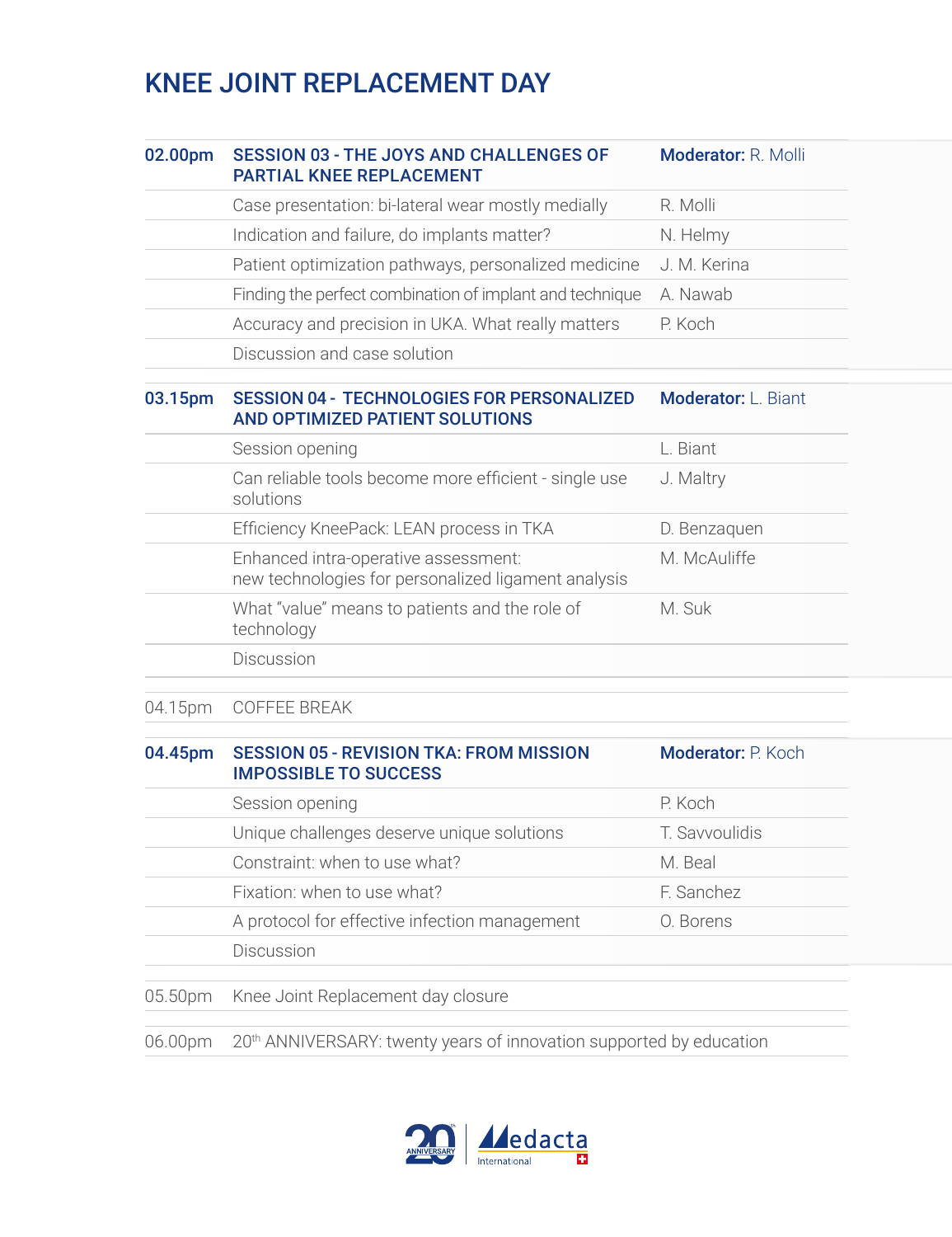#### SESSION 03 - THE JOYS AND CHALLENGES OF PARTIAL KNEE REPLACEMENT

Limiting treatment only to what is essential: how can we minimise the removal of functioning tissues? Partial replacement and personalized conservative strategies are discussed over a real case, covering indications, implant design, surgical technique and supporting technologies.

#### SESSION 04 - TECHNOLOGIES FOR PERSONALIZED AND OPTIMIZED PATIENT SOLUTIONS

How can we benefit from advances made by contemporary manufacturing technologies? In this session, the panel discusses the impact of technology and the health economics environment on the knee replacement procedure.

#### SESSION 05 - REVISION TKA: FROM MISSION IMPOSSIBLE TO SUCCESS

When the water is rising and the surgical team is sweating: the difficult cases that everyone wants to see in his/her past only. This session reviews strategies and tools to manage revisions and infections.

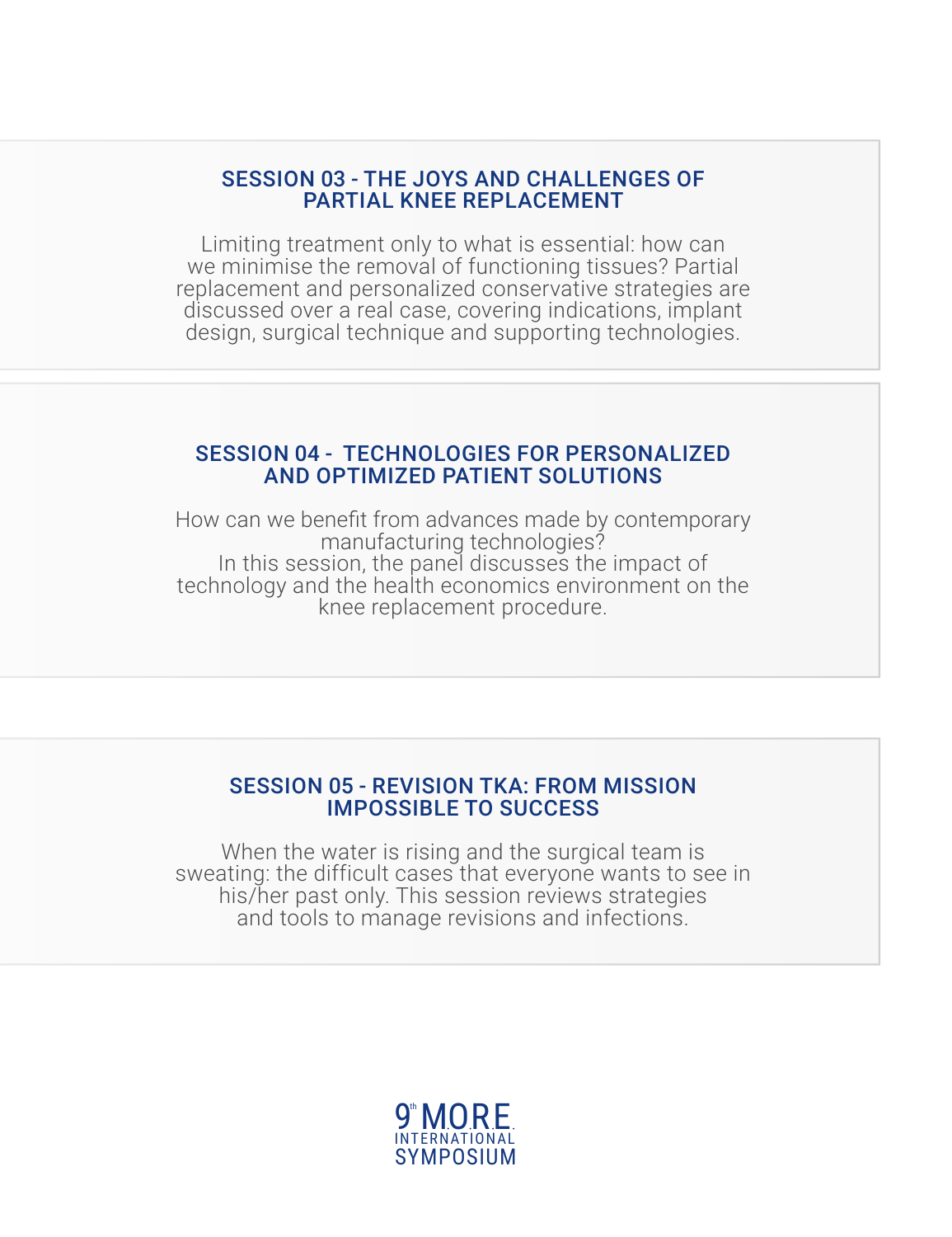## Friday, April 12<sup>th</sup> - **SHOULDER SPORTS MED DAY**

### *from 08.45am to 01.00pm - Lugano Convention Center*

| 08.45am | WELCOME                                                                       |                        |
|---------|-------------------------------------------------------------------------------|------------------------|
| 09.05am | Shoulder Sports Med day opening                                               |                        |
| 09.10am | New trends in understanding shoulder pathology and<br>arthroscopic treatments | M. Zumstein            |
| 09.30am | <b>SESSION 01 - INSTABILITY</b>                                               | Moderator: L. Galatz   |
|         | Case presentation: shoulder instability                                       | L. Galatz              |
|         | Algorithm of treatment of shoulder instability                                | F. Kralinger           |
|         | The Latarjet technique                                                        | C. Candrian            |
|         | The Bankart technique                                                         | A. Müller              |
|         | Bone block procedures: indications and techniques                             | O. Verborgt            |
|         | Current results and new trends                                                | E. Raleigh             |
|         | Discussion and case solution                                                  |                        |
| 11.00am | <b>COFFEE BREAK</b>                                                           |                        |
| 11.30am | <b>SESSION 02 - ROTATOR CUFF TREATMENTS</b>                                   | Moderator: M. Scheibel |
|         | Case presentation: rotator cuff tear                                          | M. Scheibel            |
|         | Balloon interspace arthroplasty                                               | R. Omid                |
|         | Superior capsular reconstruction                                              | J. Costouros           |
|         | Reverse TSA for irreparable rotator cuff tears                                | B. Jost                |
|         | When is a tendon transfer the solution?                                       | M. Zumstein            |
|         | Discussion and case solution                                                  |                        |
| 12.50pm | Shoulder Sports Med day closure                                               |                        |
| 01.00pm | LUNCH                                                                         |                        |

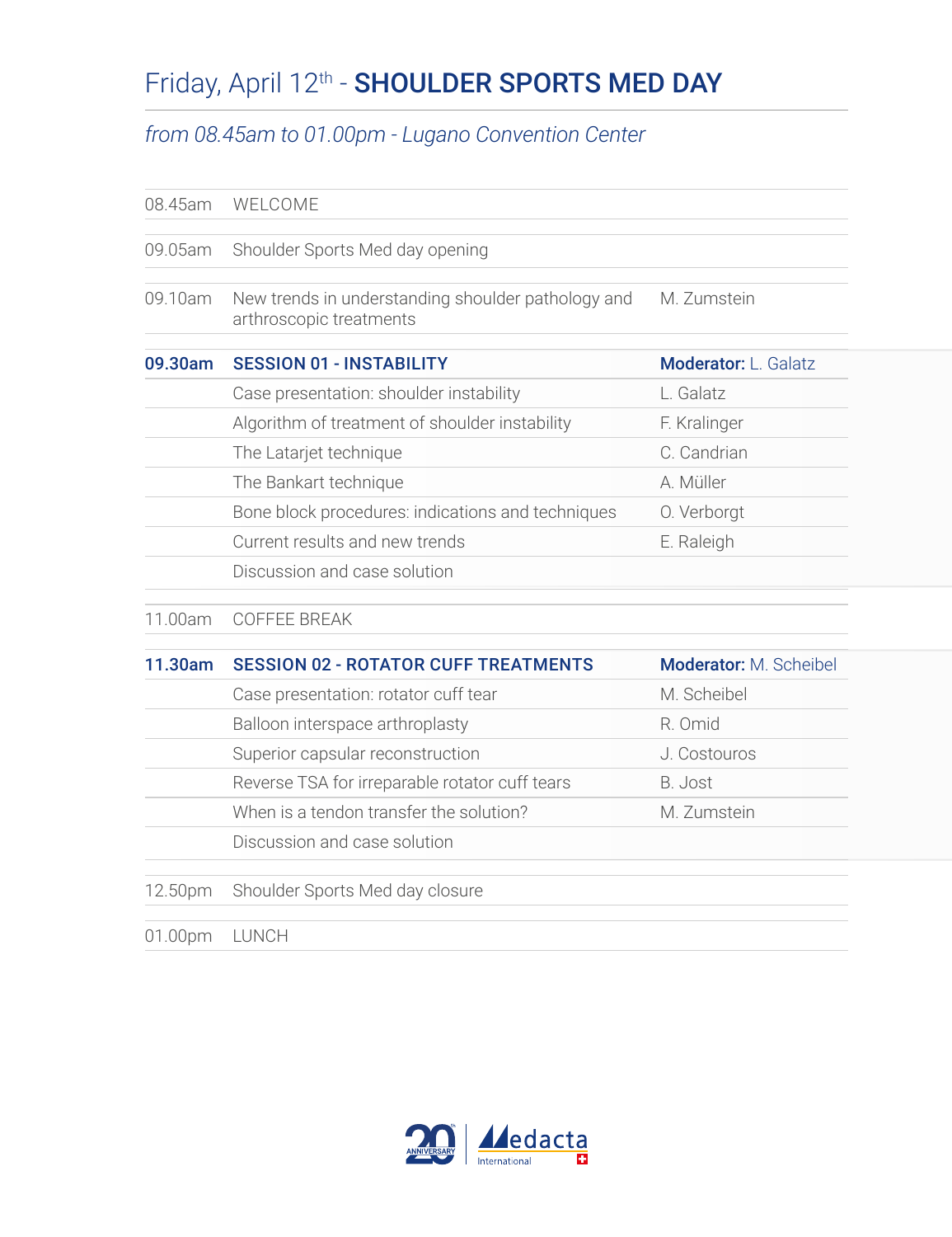#### SESSION 01 - INSTABILITY

Latarjet, Bankart, Bone Block, multiple muscle transfer: those are just some of the options to address shoulder instability. Is there an algorithm to follow?

#### SESSION 02 - ROTATOR CUFF TREATMENTS

New rotator cuff treatments are showing moderate results (as the interspace balloons), promising results (as SCR) but still controversial. RTSA is a solid and reliable solution, coupled with muscle transfer in case of major muscles inefficiencies.

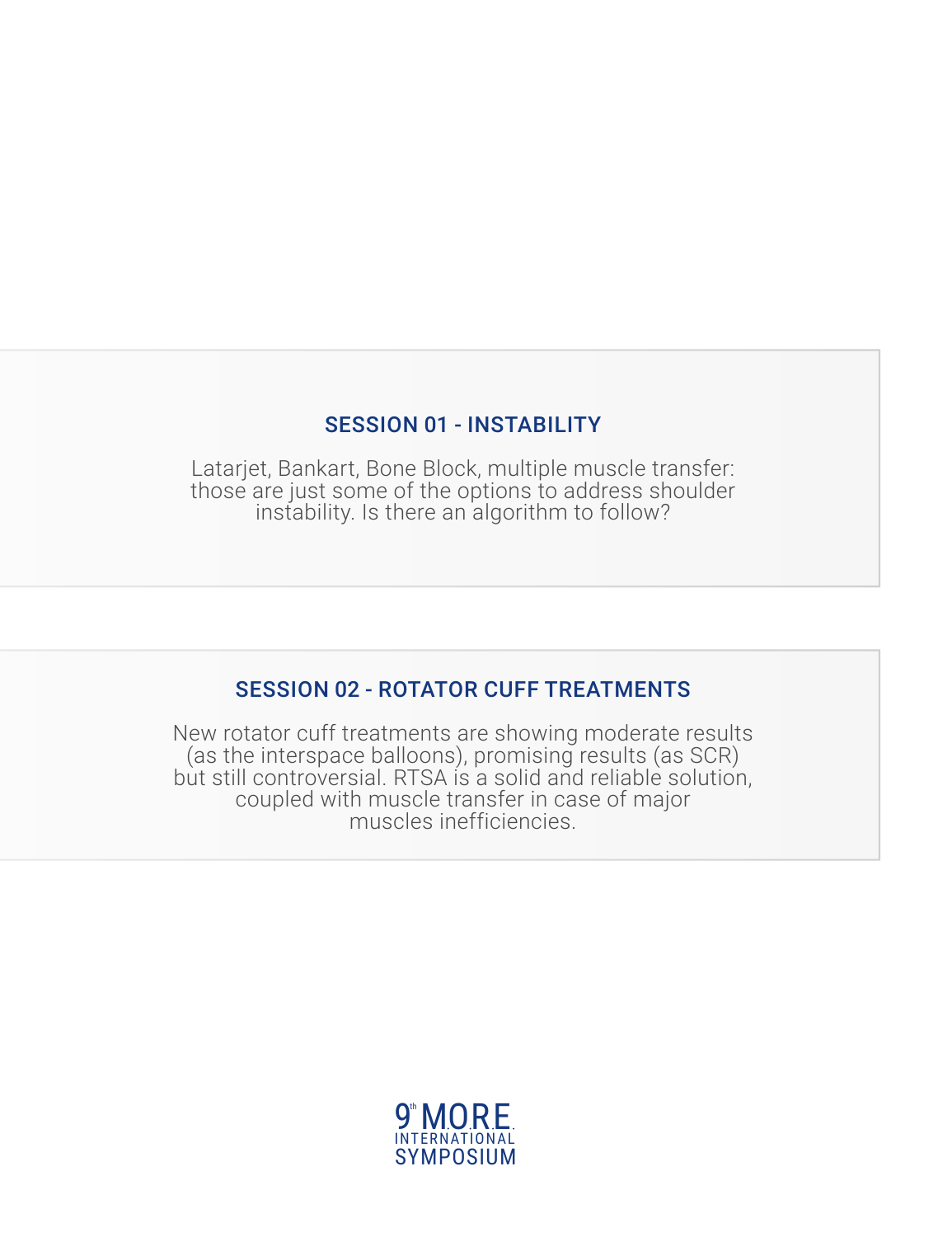### Friday, April 12<sup>th</sup> - HIP SPORTS MED DAY

### *from 01.00pm to 06.15pm - Lugano Convention Center*

#### 01.00pm LUNCH

02.00pm Hip Sports Med day opening

| 02.10pm | <b>SESSION 01 - LABRAL TREATMENTS</b>                                                                    | Moderator: J. O'Donnell |
|---------|----------------------------------------------------------------------------------------------------------|-------------------------|
|         | Introduction into labral repair                                                                          | J. O'Donnell            |
|         | Why is the labrum important?                                                                             | M Safran                |
|         | When to debride-detach-recess-repair the labrum                                                          | R. Field                |
|         | Anchor placement: portals, direction, distance to<br>cartilage                                           | P. Christofilopoulos    |
|         | Treatment options for the chondrolabral junction and<br>labral repair technique in different pathologies | J. Cakic                |
|         | Pitfalls and complications of labral surgery                                                             | T. Ellis                |
|         | Discussion                                                                                               |                         |
|         |                                                                                                          |                         |

#### 03.45pm COFFEE BREAK

| 04.10pm | <b>SESSION 02 - UNSTABLE HIP PRESERVATION</b>                           | Moderator: F. Laude |
|---------|-------------------------------------------------------------------------|---------------------|
|         | Case Presentation: Unstable hip                                         | F. Laude            |
|         | Hip stability - osseous and soft tissue stabilizers of<br>the hip joint | M. Dienst           |
|         | Wave sign                                                               | P. J. Singh         |
|         | Borderline hips - when to do what?                                      | M. Beck             |
|         | Microinstability of the hip in the athlete                              | B. Domb             |
|         | Minimal invasive PAO                                                    | J. Balakumar        |
|         | Are there still indications for surgical hip dislocation?               | F. Kalberer         |
|         | My strategies for resecting the pincer and cam                          | M. Gerhardt         |
|         | Discussion and case solution                                            |                     |
| 05.55pm | Hip Sports Med day closure                                              |                     |
|         |                                                                         |                     |

06.00pm 20<sup>th</sup> ANNIVERSARY: twenty years of innovation supported by education

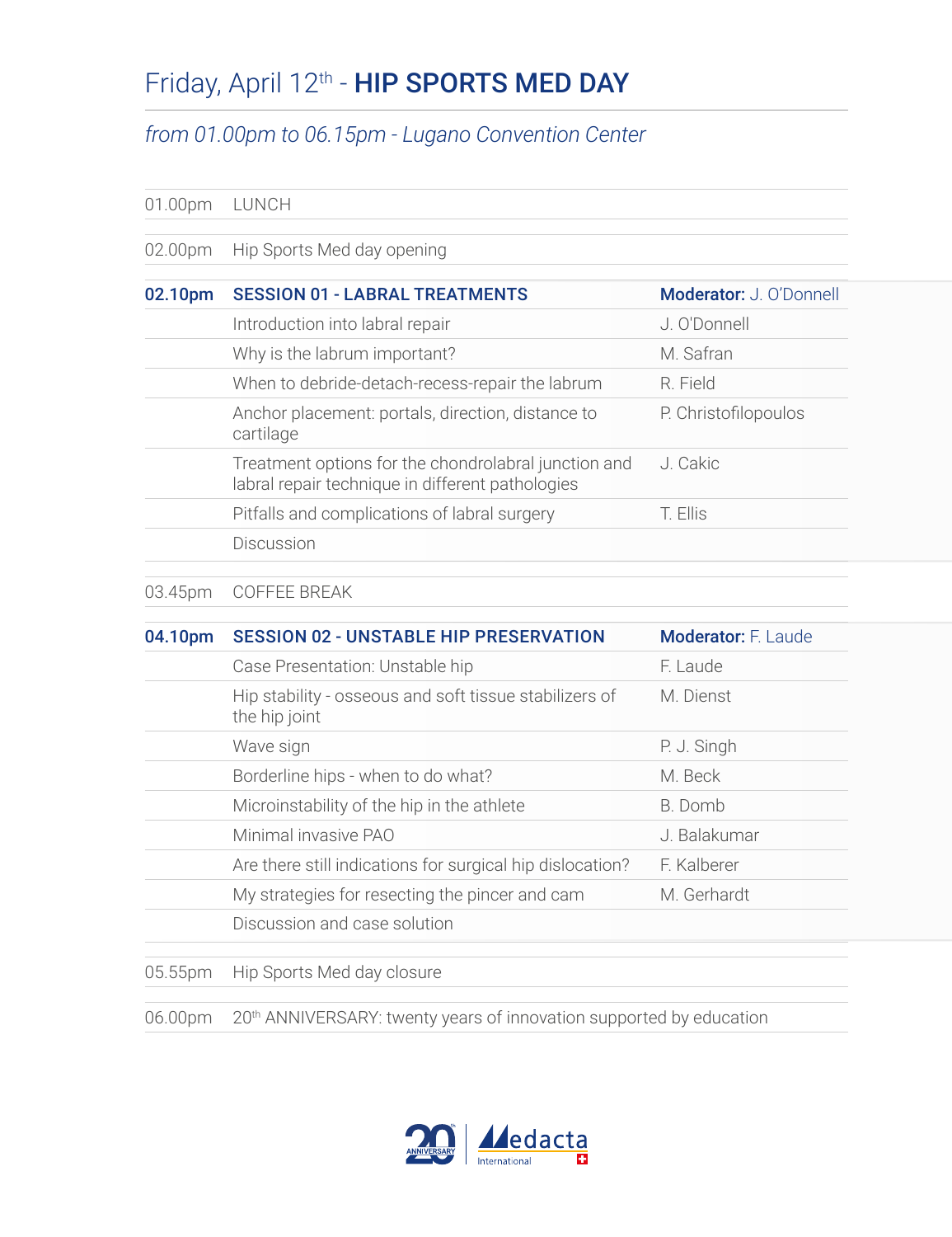#### SESSION 01 - LABRAL TREATMENTS

Debridement, repair and replacement are the most common hip labral tear surgical treatments, dependent upon the severity of the tear.How those procedures have evolved and what are the recommendations for the future?

#### SESSION 02 - UNSTABLE HIP PRESERVATION

Hip preservation surgery for the treatment of pre-arthritic hip pain is becoming more widespread as a result of a dedicated patient specific customized solution. Real cases presentations are representing the actual options.

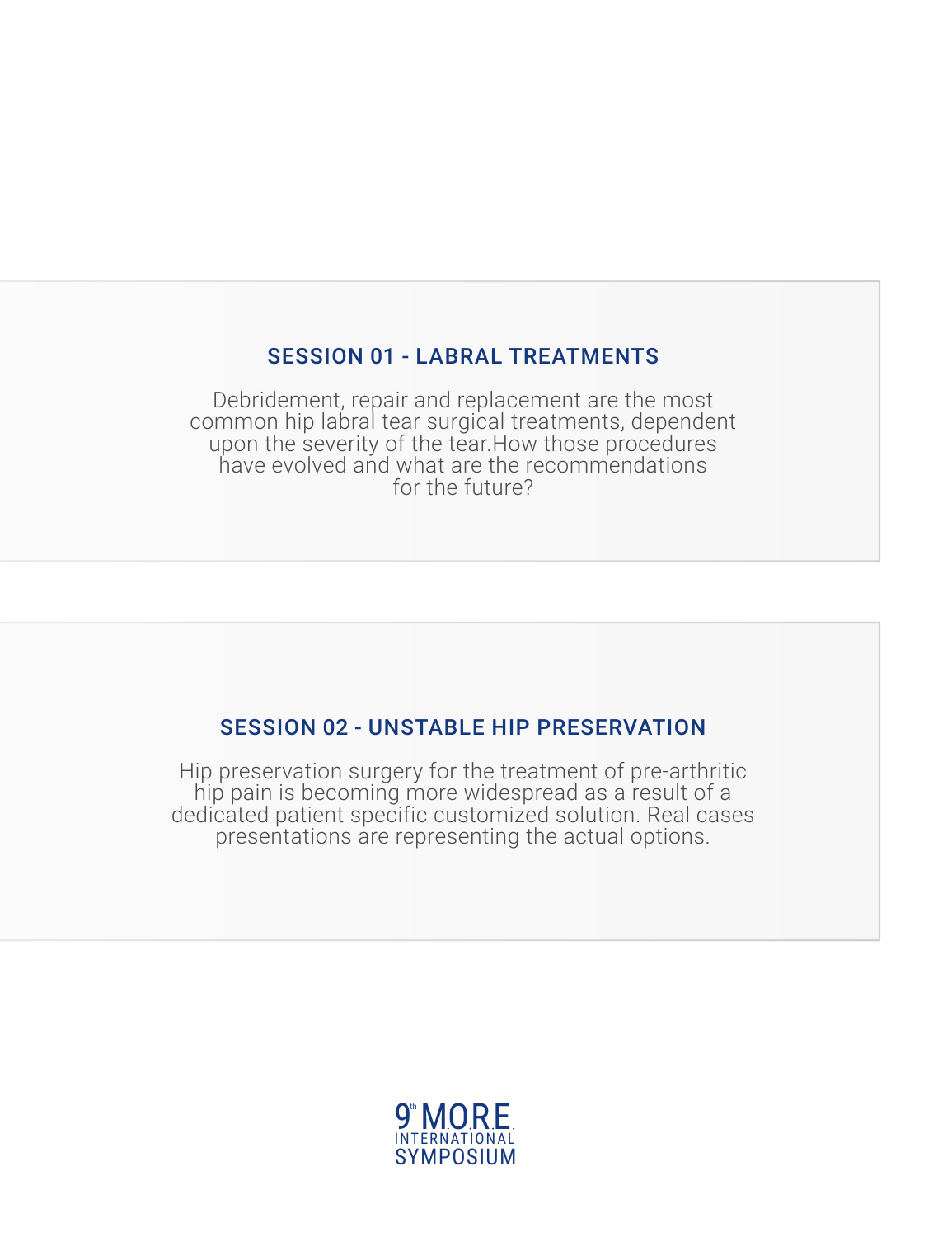## Friday, April 12<sup>th</sup> - **SPINE DAY 1**

### *from 08.45am to 06.15pm - Lugano Exhibition Center - MAC 6*

| 08.45am | WELCOME                                                                                                                 |                                              |
|---------|-------------------------------------------------------------------------------------------------------------------------|----------------------------------------------|
| 09.05am | Spine Day 1 opening                                                                                                     |                                              |
| 09.15am | 20 years of computer assistance in spine surgery -<br>a technical review of history and trends                          | K. Radermacher                               |
| 09.35am | <b>SESSION 01 - HOW CRITICAL IS PRE-OPERATIVE</b><br><b>PLANNING IN SPINE SURGERY?</b>                                  | Moderator: M. Farshad                        |
|         | Planning in spinal surgery: introduction & case<br>presentation                                                         | M. Farshad                                   |
|         | Challenging spine surgeries supported by 2D planning<br>methods                                                         | N. Salari                                    |
|         | The role of 3D imaging for preoperative planning in<br>spine surgery                                                    | J. Henn                                      |
|         | 2D vs 3D surgery planning: a debate on strengths and limits                                                             | B. Nielsen vs M. Akbar                       |
|         | Discussion and case solution                                                                                            |                                              |
| 10.45am | <b>COFFEE BREAK</b>                                                                                                     |                                              |
| 11.15am | <b>SESSION 02 - NAVIGATED ASSISTED MIDLINE</b><br><b>CORTICAL SCREW FIXATION: A REVOLUTION IN</b><br><b>MIS SURGERY</b> | Moderator: C. Bach                           |
|         | Session opening                                                                                                         | C. Bach                                      |
|         | The Cortical Bone Trajectory (CBT) advantage: the<br>perspective of the inventor                                        | R. Hynes                                     |
|         | Midline cortical approach: a new paradigm for the<br>cortical bone screws                                               | K. Matsukawa                                 |
|         | Navigated assisted technique in midline cortical<br>approach: an added value for MIS surgery                            | G. Mahieu                                    |
|         | Midline cortical: minimally invasive surgery for<br>maximal muscle sparing                                              | A. Ducati                                    |
|         | Debate: MySpine MC vs standard MIS and open<br>approaches                                                               | P. Verstraete vs<br>M. Wang vs<br>K. Tschöke |
|         | Discussion                                                                                                              |                                              |

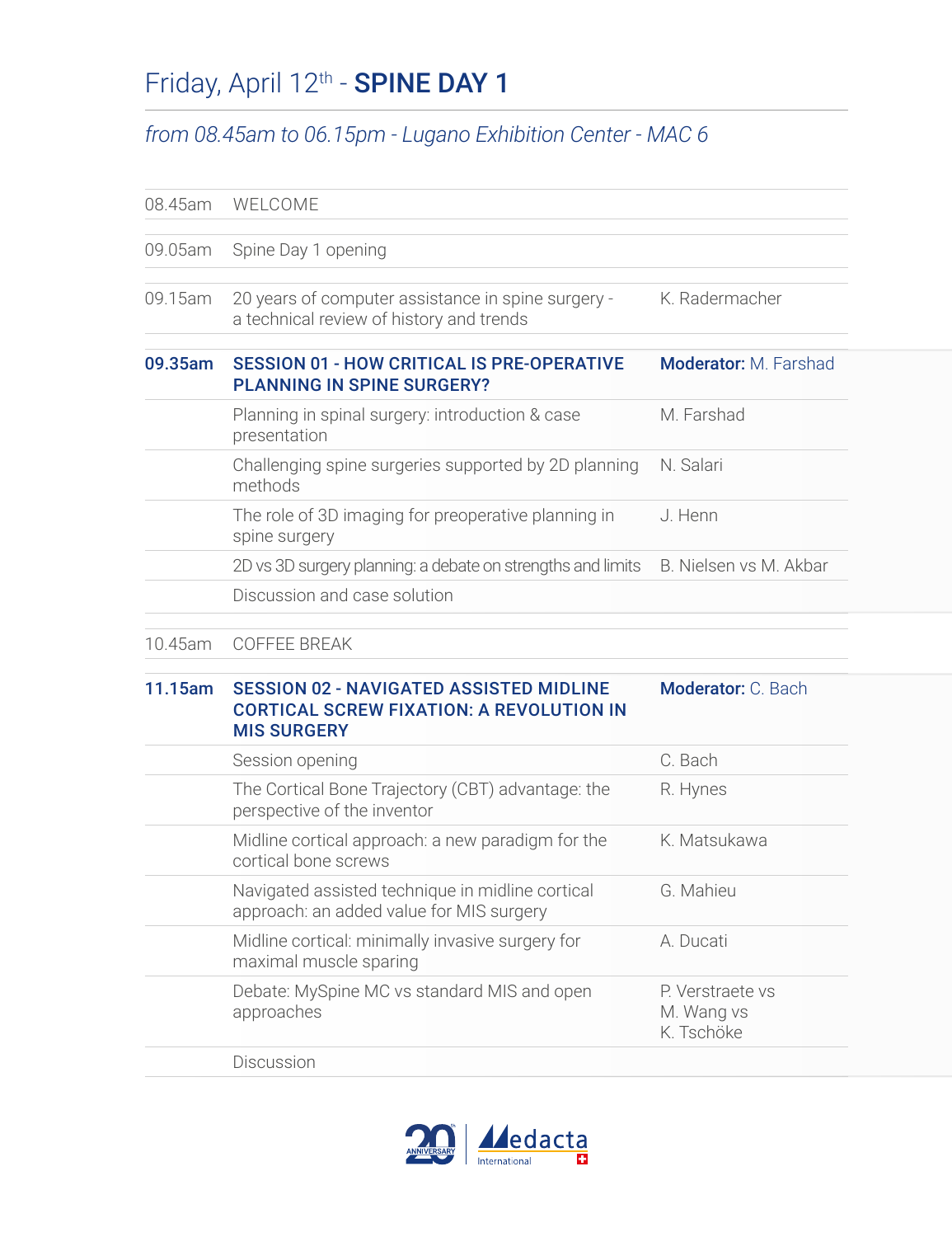#### SESSION 01 - HOW CRITICAL IS PRE-OPERATIVE PLANNING IN SPINE SURGERY?

Pre-operative planning in spine surgery is a strong tool to predict the correction of a scoliotic spine and guide surgical treatment in degenerative spine, as a function of the patient characteristics. 3D planning, rather than 2D, may represent a more significant predictive instrument to simulate the real spine structure and its instrumentation.

#### SESSION 02 - NAVIGATED ASSISTED MIDLINE CORTICAL SCREW FIXATION: A REVOLUTION IN MIS SURGERY

A midline Cortical approach, with diverging long screws driven through the strong cortical vertebral bone, represents a powerful alternative to the traditional pedicle screw trajectory because of its strong fixation and minimal invasiveness resulting in an important outcome in terms of patient wellness.

#### 9 th SYMPOSIUM INTERNATIONAL **MORE**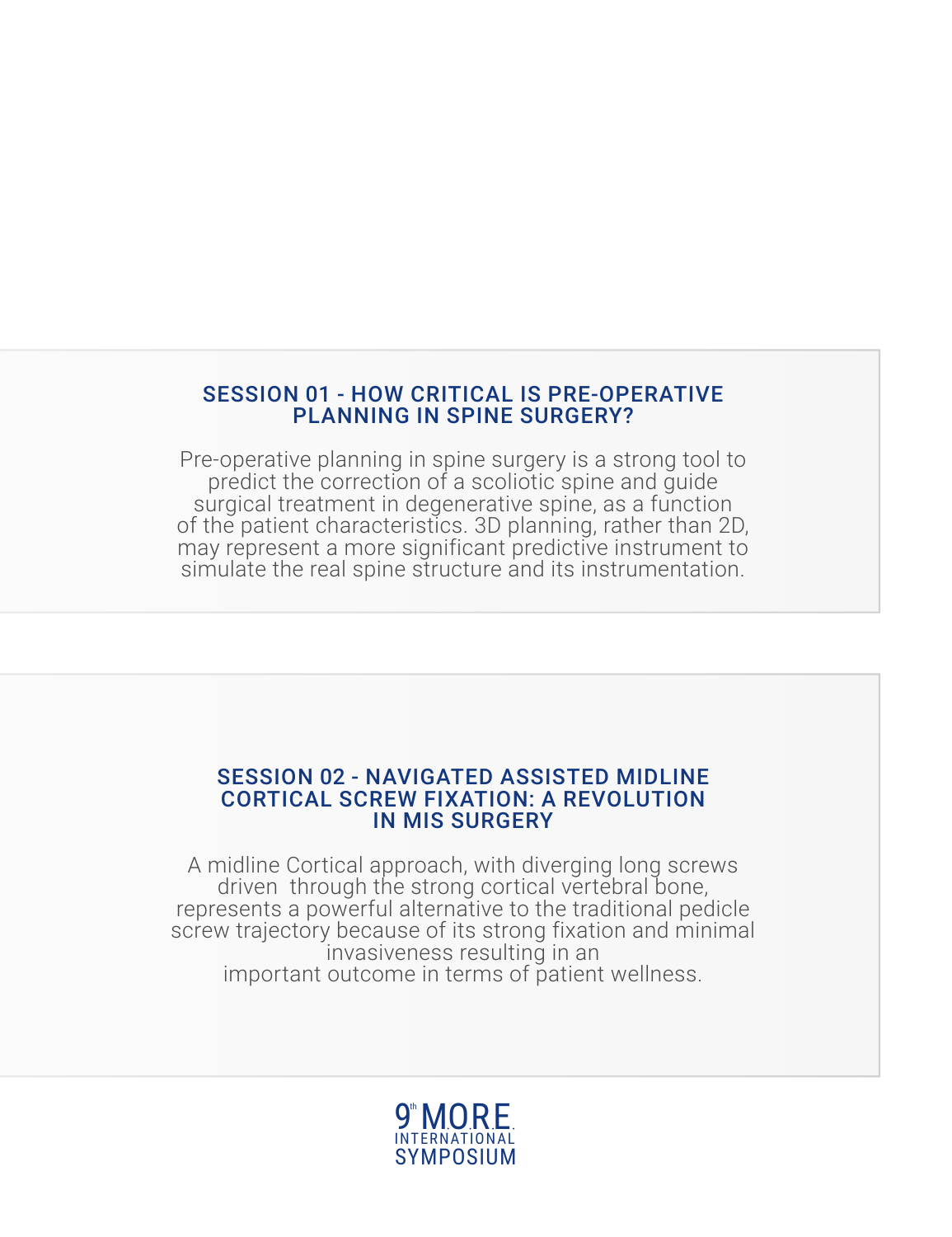### SPINE DAY 1

12.50pm LUNCH

#### 02.15pm SESSION 03 - SUCCESSFUL CLINICAL STRATEGIES FOR CERVICAL DEGENERATIVE SPINE AND DEFORMITY Moderator: I. Manabu

| Session opening                                                                                                           | I. Manabu     |
|---------------------------------------------------------------------------------------------------------------------------|---------------|
| Small pedicles: how to reduce the risk of patient injuries?                                                               | I. Oda        |
| Cervical pedicle screw vs lateral mass fixation: a plus<br>for deformity and degenerative spine                           | K. Abumi      |
| Cervical pedicle screw supported by navigated<br>assisted patient matched technology                                      | M. Winking    |
| Ossification of posterior longitudinal ligament syndrome:<br>a common spine disorder in Japan                             | Y. Kawaguchi  |
| ACDF vs cervical disc arthroplasty: indications, long<br>term results and trends                                          | F. Porchet    |
| Osteotomies in cervical spine: are they really needed?                                                                    | A. Kam        |
| Revision, deformity and tumor in the cervical and<br>cervicothoracic spine. Treatment planning and<br>therapeutic options | M. Rauschmann |
| Discussion                                                                                                                |               |

04.00pm COFFEE BREAK

#### 04.35pm SESSION 04 - CURRENT TECHNOLOGIES IN SPINE SURGERY AND FUTURE TRENDS Moderator: R. Guyer

| The role of current technologies in spine surgery                                                                         | R. Guyer               |
|---------------------------------------------------------------------------------------------------------------------------|------------------------|
| Patient matched technologies & patient specific<br>implants: solutions built around the unique anatomy<br>of each patient | R. Mobbs               |
| Navigation, robotics and the surgeon: does it improve<br>outcomes?                                                        | E. Burger-Van Der Walt |
| Augmented and virtual reality: a piece of future into<br>the OR?                                                          | Y Ahe                  |
| Future trends: where will we go?                                                                                          | R. Guyer               |
| Discussion                                                                                                                |                        |

05.50pm Spine Day 1 closure

06.00pm 20<sup>th</sup> ANNIVERSARY: twenty years of innovation supported by education

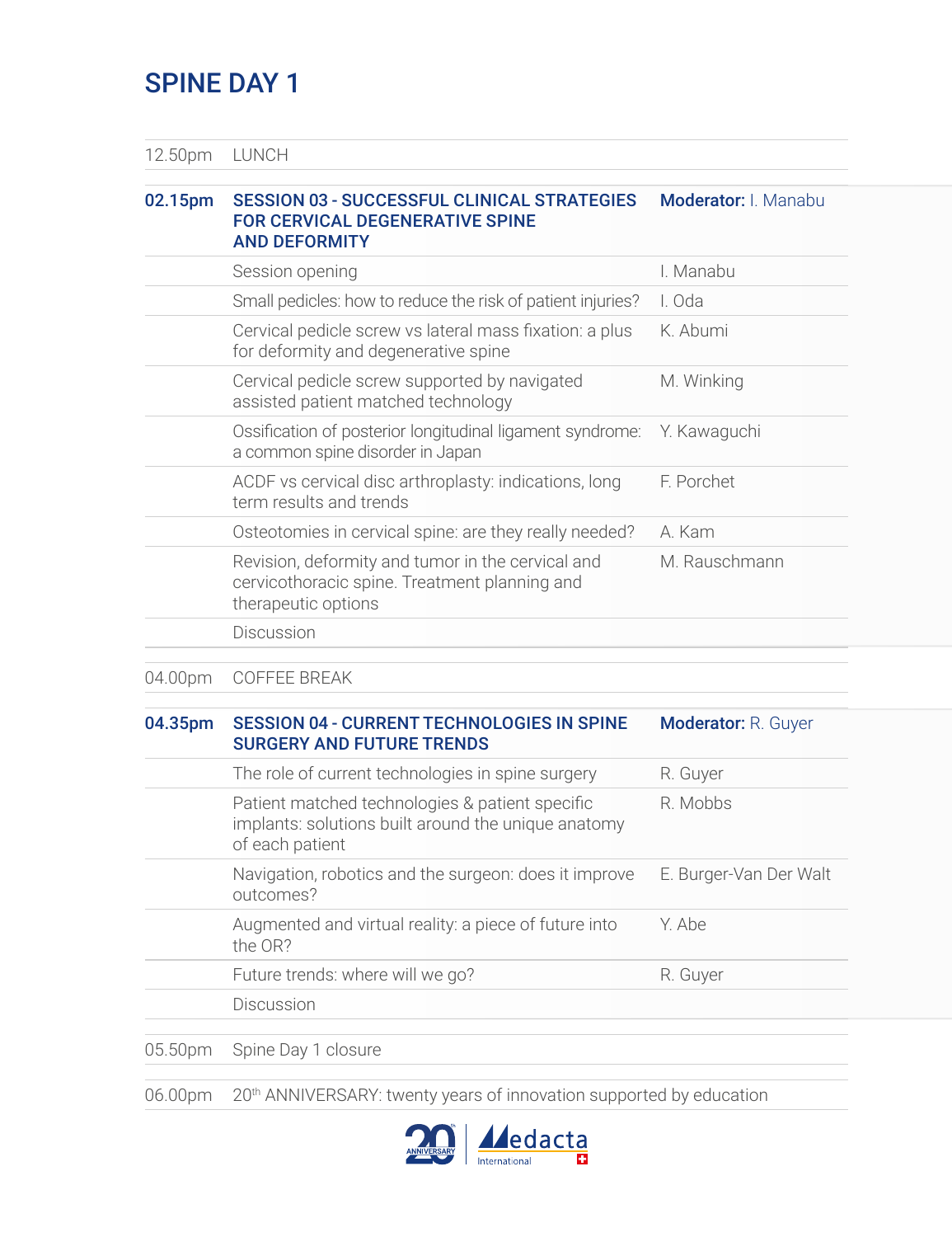#### SESSION 03 - SUCCESSFUL CLINICAL STRATEGIES FOR CERVICAL DEGENERATIVE SPINE AND DEFORMITY

Learn and discuss relevant advancements in cervical spine surgery with emphasis on challenging anatomies and how to treat them with patient specific technology that demonstrates the application of selected technique options for various cervical spinal procedures.

#### SESSION 04 - CURRENT TECHNOLOGIES IN SPINE SURGERY AND FUTURE TRENDS

With the improvement of navigator-assisted techniques and robotics, many forms of spine surgery we currently do may be replaced with outpatient procedures with minimal recovery and improved function.

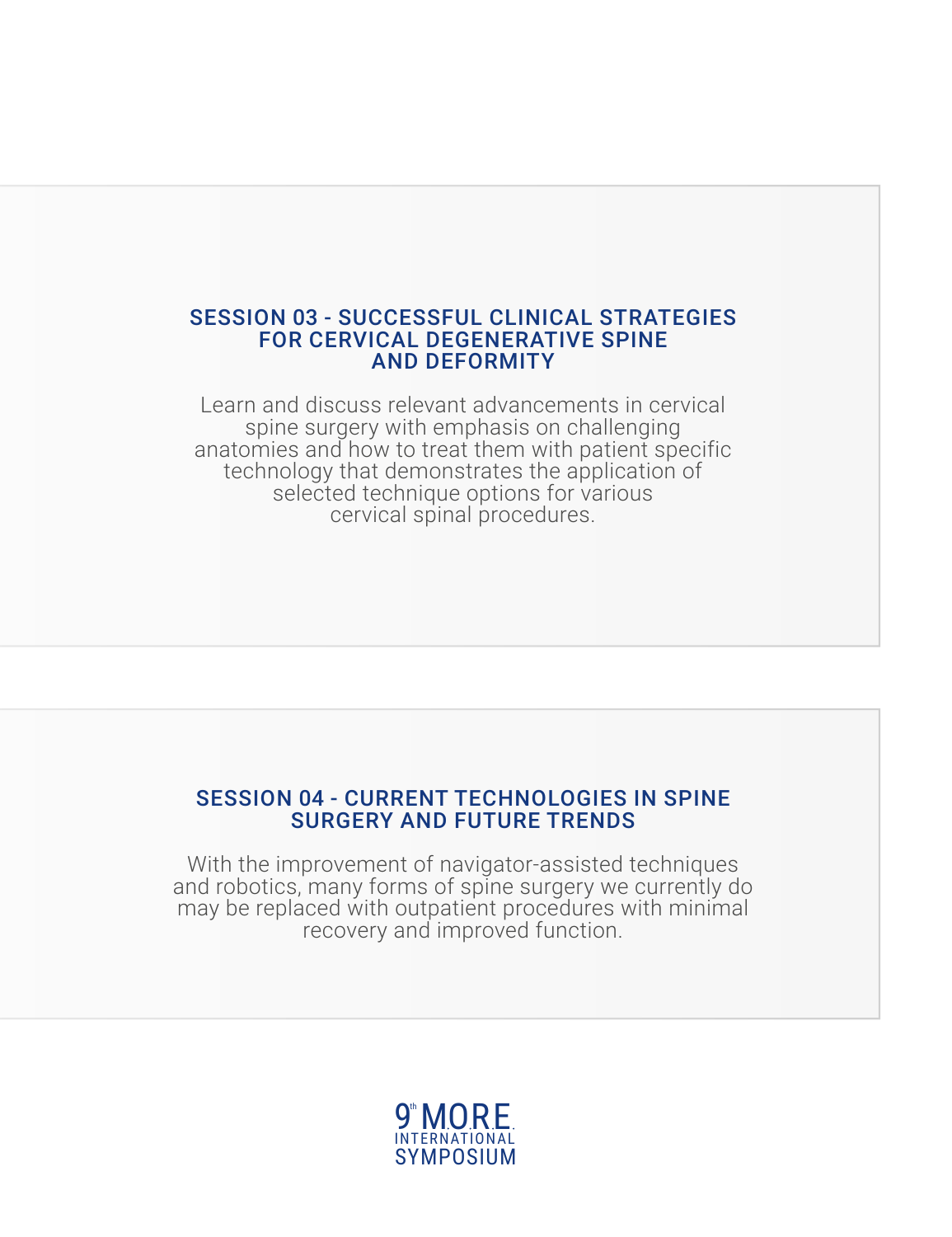## Saturday, April 13<sup>th</sup> - HIP JOINT REPLACEMENT DAY

### *from 09.00am to 04.00pm - Lugano Convention Center*

| 09.00am | Hip Joint Replacement day opening                                                             |                          |
|---------|-----------------------------------------------------------------------------------------------|--------------------------|
| 09.10am | Ten years outcomes using the Quadra and the<br>Versafitcup systems through the AMIS technique | P. Zingg                 |
| 09.20am | Medacta Hip Results                                                                           | D. Bergadano             |
| 09.30am | <b>SESSION 01 - PLANNING TO SUCCEED</b>                                                       | Moderator: F. M. Benazzo |
|         | Session opening                                                                               | F. M. Benazzo            |
|         | Improving accuracy using patient specific guides                                              | A. Hart                  |
|         | Choosing the right stem                                                                       | J. A. Rodriguez          |
|         | Optimizing instruments and implants. An easier, better<br>day in the OR                       | F. Kalberer              |
|         | Simplifying the hip-spine relationship in THR                                                 | J. Vigdorchik            |
|         | 3D planning for 3D patients!                                                                  | P. Christofilopoulos     |
|         | Reproducing what was planned                                                                  | D. Frohnmüller           |
|         | Discussion                                                                                    |                          |

#### 11.05am COFFEE BREAK

| 11.30am | <b>SESSION 02 - OPTIMIZING EDUCATION -</b><br><b>US AND THEM</b>                                             | <b>Moderator: D. Jevsevar</b> |
|---------|--------------------------------------------------------------------------------------------------------------|-------------------------------|
|         | Session opening                                                                                              | D. Jevsevar                   |
|         | The role of personalized education: my AMIS experience                                                       | C.-W. Liew                    |
|         | The effectiveness of a planning tool, 3D printed guides<br>and targeted education on surgical learning curve | J. Skinner                    |
|         | Educating and managing patients using todays'<br>technology                                                  | D. Rodda                      |
|         | Pushing the surgeon frontier - the bikini incision                                                           | R. Field                      |
|         | Making AMIS work in an outpatient setting                                                                    | R. Greenhow                   |
|         | Discussion                                                                                                   |                               |
| 12.50pm | LUNCH                                                                                                        |                               |

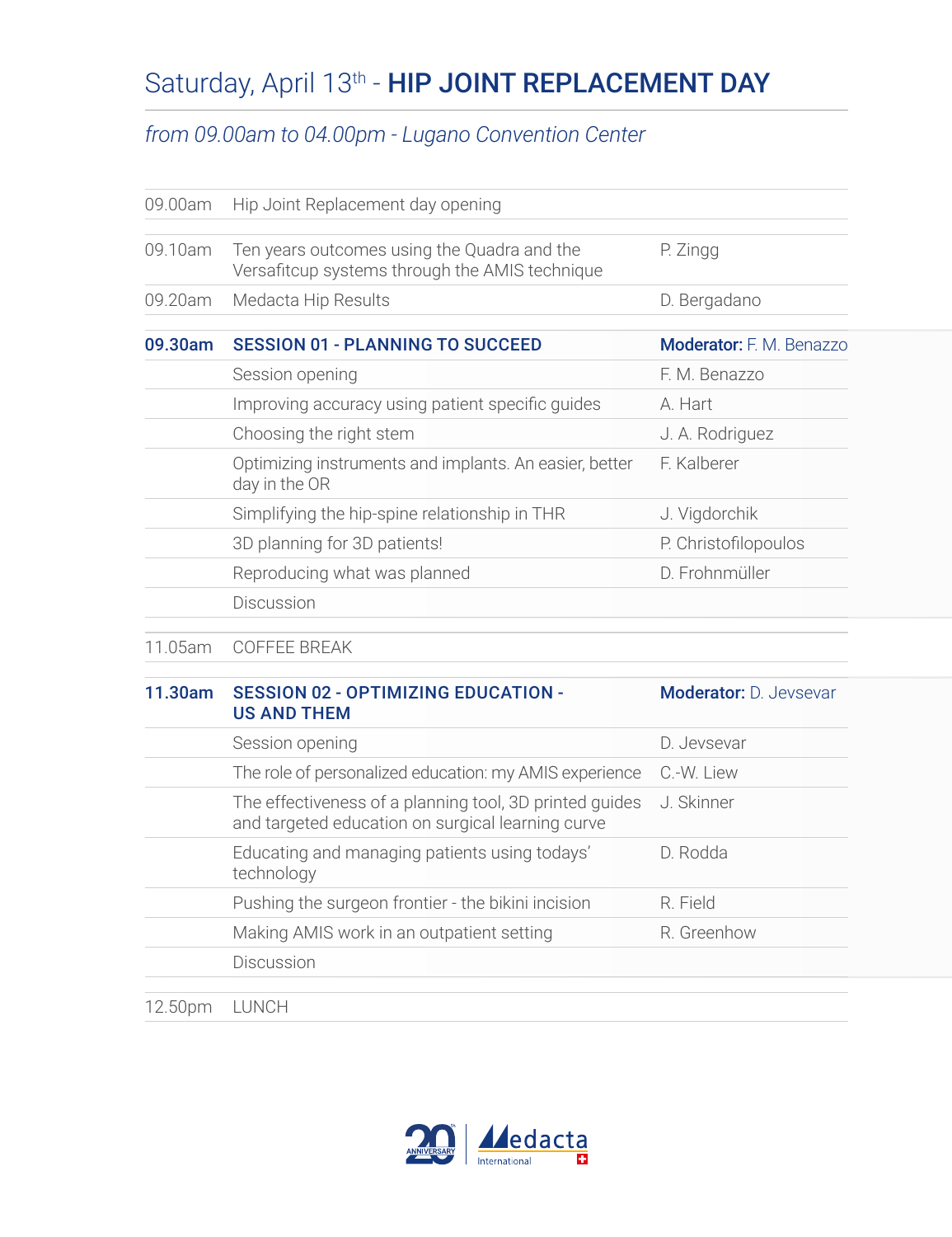#### SESSION 01 - PLANNING TO SUCCEED

Total hip replacement offers great satisfaction perspectives to patients and surgeons alike. Despite this, some patients still score poorly and it is extremely important to reduce such conjuncture as much as possible. For this reason, personalized planning procedures, coupled with intelligent and active instruments, can be used to optimize results.

#### SESSION 02 - OPTIMIZING EDUCATION - US AND THEM

How can we optimize the patient experience for total hip replacement? A minimally invasive surgical technique, carefully learnt, and a well-constructed personalized pathway before and after the surgery are the key to achieving successful results.

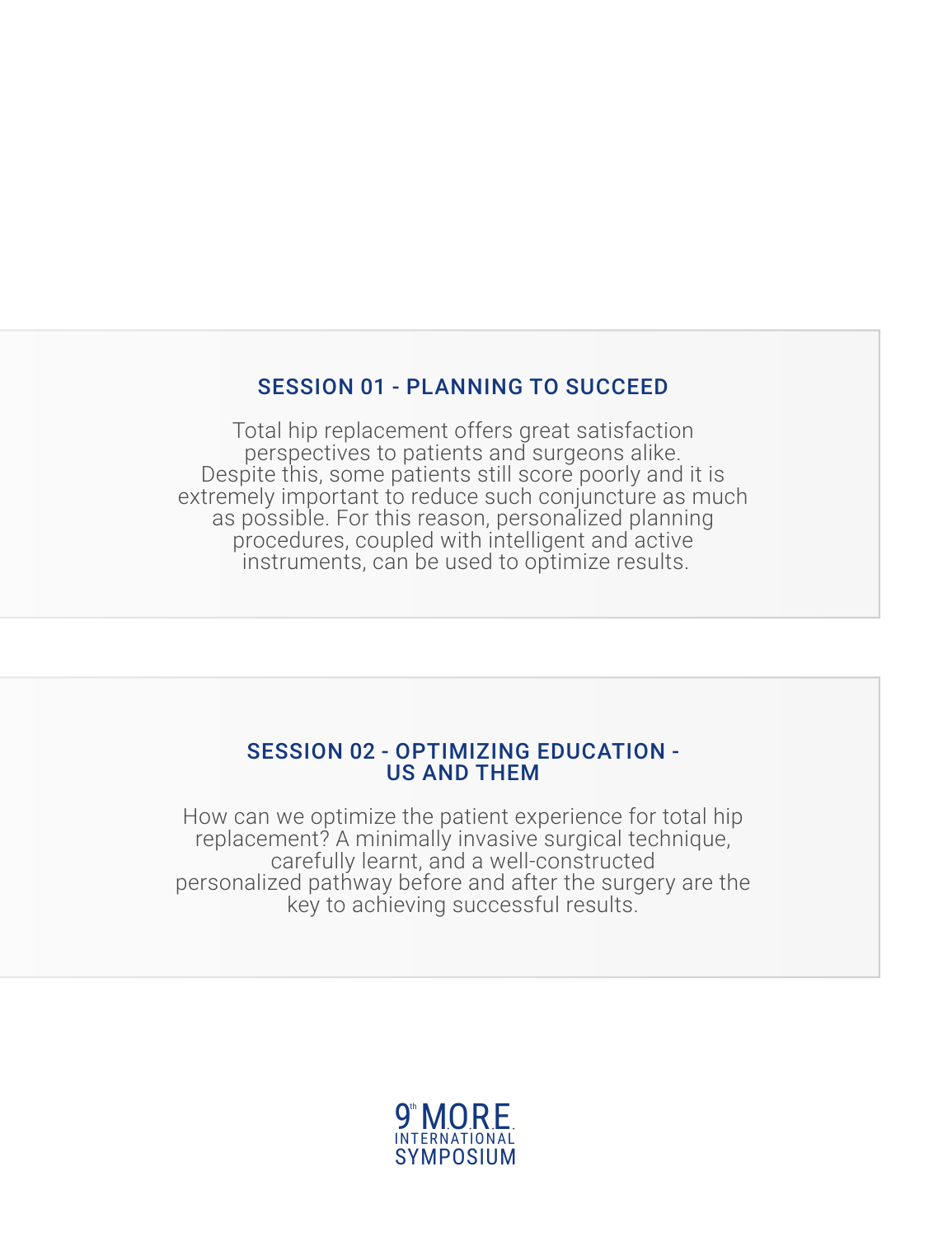### HIP JOINT REPLACEMENT DAY

| 02.00pm | <b>SESSION 03 - REVISION REVISITED</b>                                                          | Moderator: T. D. Goldberg |
|---------|-------------------------------------------------------------------------------------------------|---------------------------|
|         | Session opening                                                                                 | T.D. Goldberg             |
|         | Challenges and solutions in revision THR                                                        | C. Faldini                |
|         | Revision surgery following anterior approach THA: is the<br>choice of approach always anterior? | J. Matta                  |
|         | Why use the Kerboull Cage in acetabular reconstruction?                                         | L. Kerboull               |
|         | The Versacem Cup for patients at high risk of instability                                       | R. von Eisenhart-Rothe    |
|         | Surgical strategies for femoral revision                                                        | J. Masonis                |
|         | Could shorter be better? The "Desescalade" technique                                            | F. Laude                  |
|         | Case discussion                                                                                 |                           |
| 03.55pm | Hip Joint Replacement day closure                                                               |                           |
| 04.00pm | Close of the 9 <sup>th</sup> M.O.R.E. International Symposium                                   |                           |

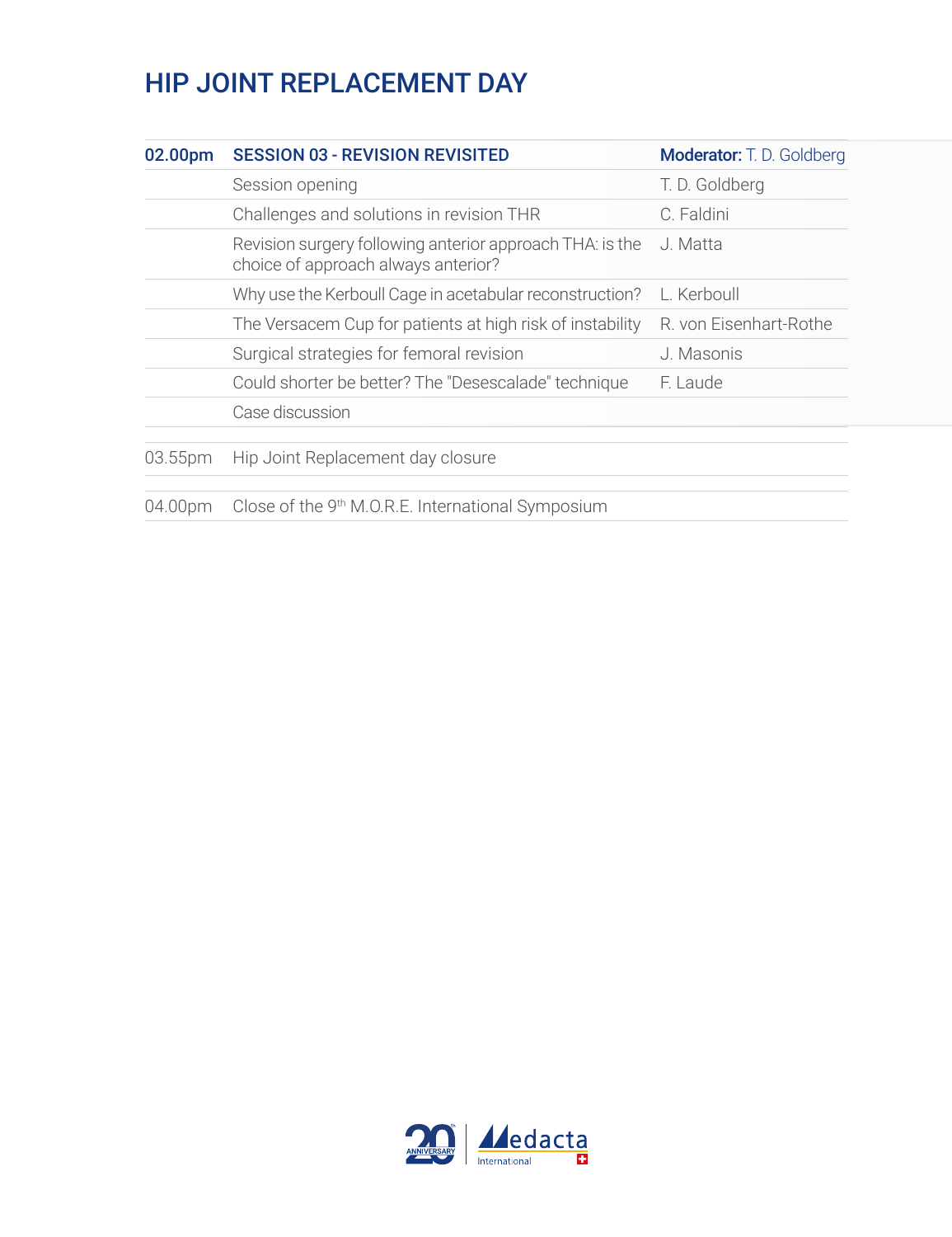### SESSION 03 - REVISION REVISITED

Removal and replacement of failed implants is still a challenge that needs specific training, dedicated tools and profound knowledge of the variety of surgical strategies. This has been discussed and real cases has been shown for review.

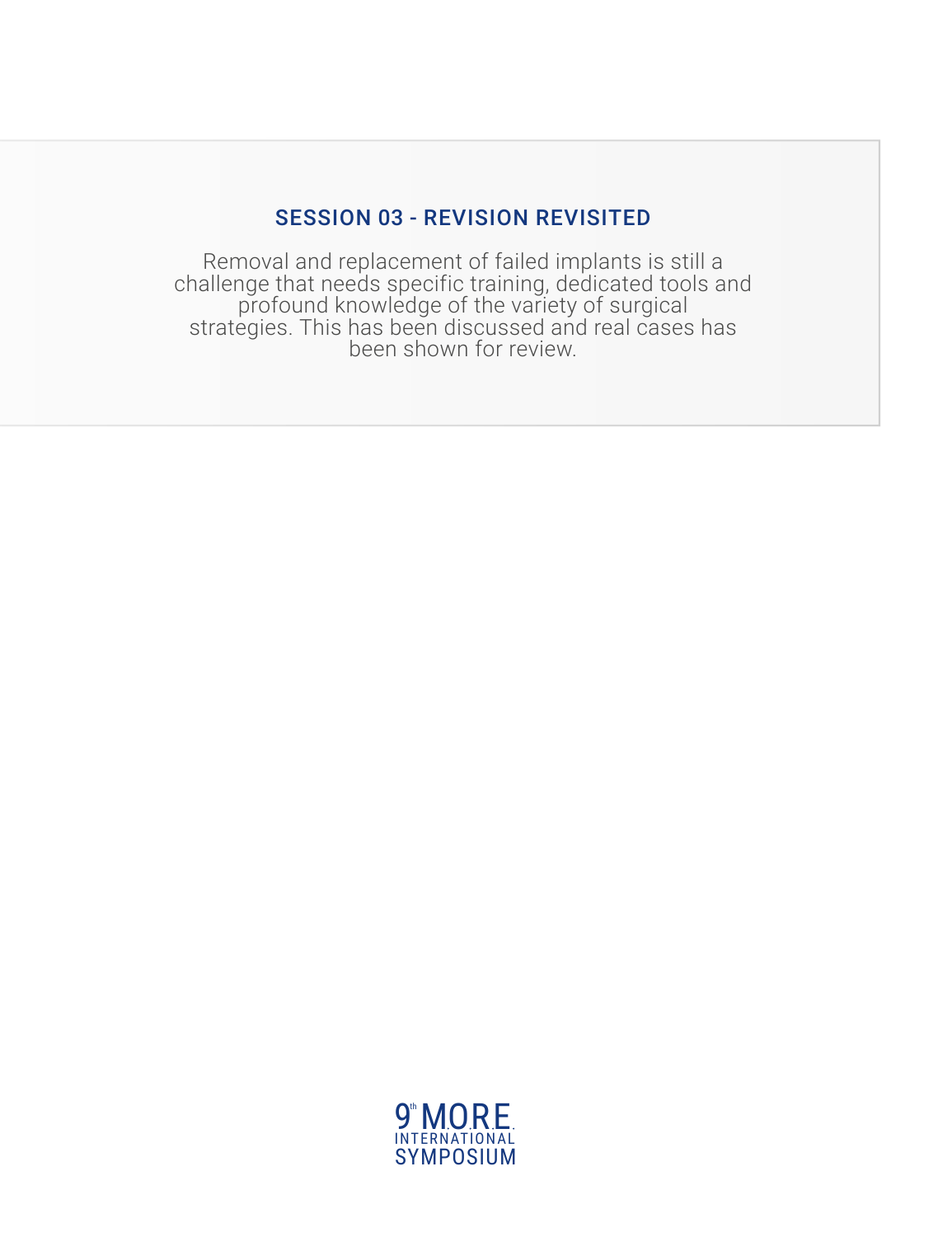## Saturday, April 13th - SHOULDER JOINT REPLACEMENT DAY

#### *from 09.00am to 04.00pm - Lugano Convention Center*

| 09.00am | Shoulder Joint Replacement day opening                                   |                               |  |
|---------|--------------------------------------------------------------------------|-------------------------------|--|
| 09.10am | Shoulder arthroplasty: what I have learned in the past<br>15 years       | B. Jost                       |  |
| 09.30am | <b>SESSION 01 - HUMERUS</b>                                              | <b>Moderator:</b> M. Saltzman |  |
|         | Case presentation: primary osteoarthritis without<br>glenoid deficiency  | M. Saltzman                   |  |
|         | Humerus - 3D Planning                                                    | P. Müller                     |  |
|         | When should you use a standard stem, and how do<br>you do it?            | M. Zumstein                   |  |
|         | Short stem: when and why?                                                | C. Monnin                     |  |
|         | The stemless option                                                      | B. Jost                       |  |
|         | Discussion and case solution                                             |                               |  |
|         | PSI: when is it helpful?                                                 | P. Müller                     |  |
| 11.00am | <b>COFFEE BREAK</b>                                                      |                               |  |
| - - -   | $\mathbf{a} = \mathbf{a} \cdot \mathbf{a} + \mathbf{b} \cdot \mathbf{a}$ |                               |  |

| 11.25am | <b>SESSION 02 - GLENOID IN ANATOMIC</b>                              | Moderator: R. Hertel |
|---------|----------------------------------------------------------------------|----------------------|
|         | Case presentation: primary osteoarthritis with glenoid<br>deficiency | R. Hertel            |
|         | Glenoid in anatomic - 3D planning                                    | W. Harper            |
|         | Standard PE glenoid: reaming the high side                           | A. Shah              |
|         | Augmented PE implants to preserve bone                               | M. Saltzman          |
|         | Straight reverse is the solution                                     | <b>B.</b> Toussaint  |
|         | The mirror could be the solution                                     | C. Monnin            |
|         | Discussion and case solution                                         |                      |
| 01.00pm | <b>LUNCH</b>                                                         |                      |

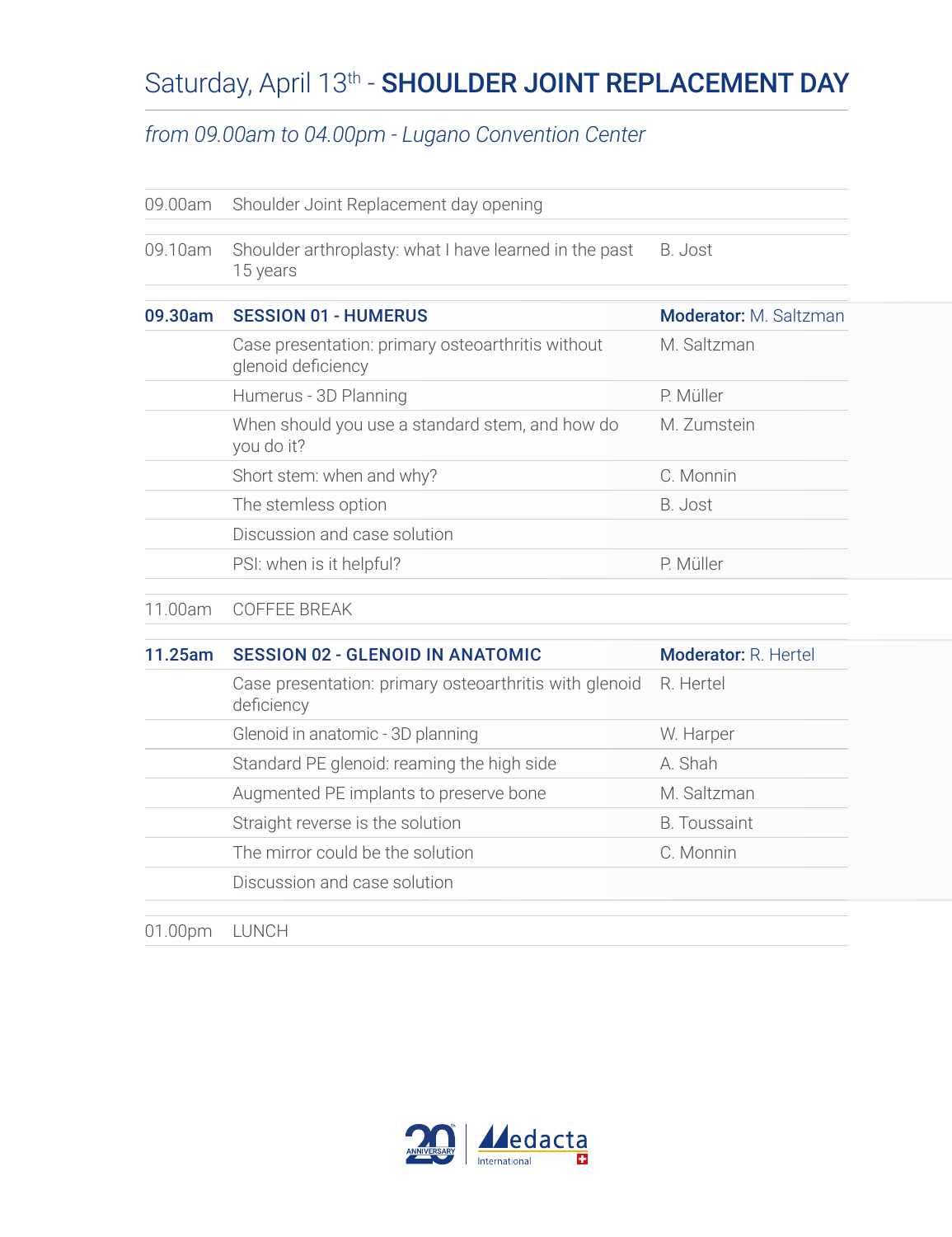#### SESSION 01 - HUMERUS

Humeral components choice and fixation is a debated topic: choices are not only driven by surgeon preferences or literature results but supported by sophisticated 3D planning tools.

### SESSION 02 - GLENOID IN ANATOMIC

Glenoid implant positioning is the most controversial topic. Different concepts are all aiming at one goal: improve function and foster long term survival. Defining the pathology, improving surgical planning, improving surgical tools and providing adequate implants to implement the plans represent a strong value chain that might be transformative.

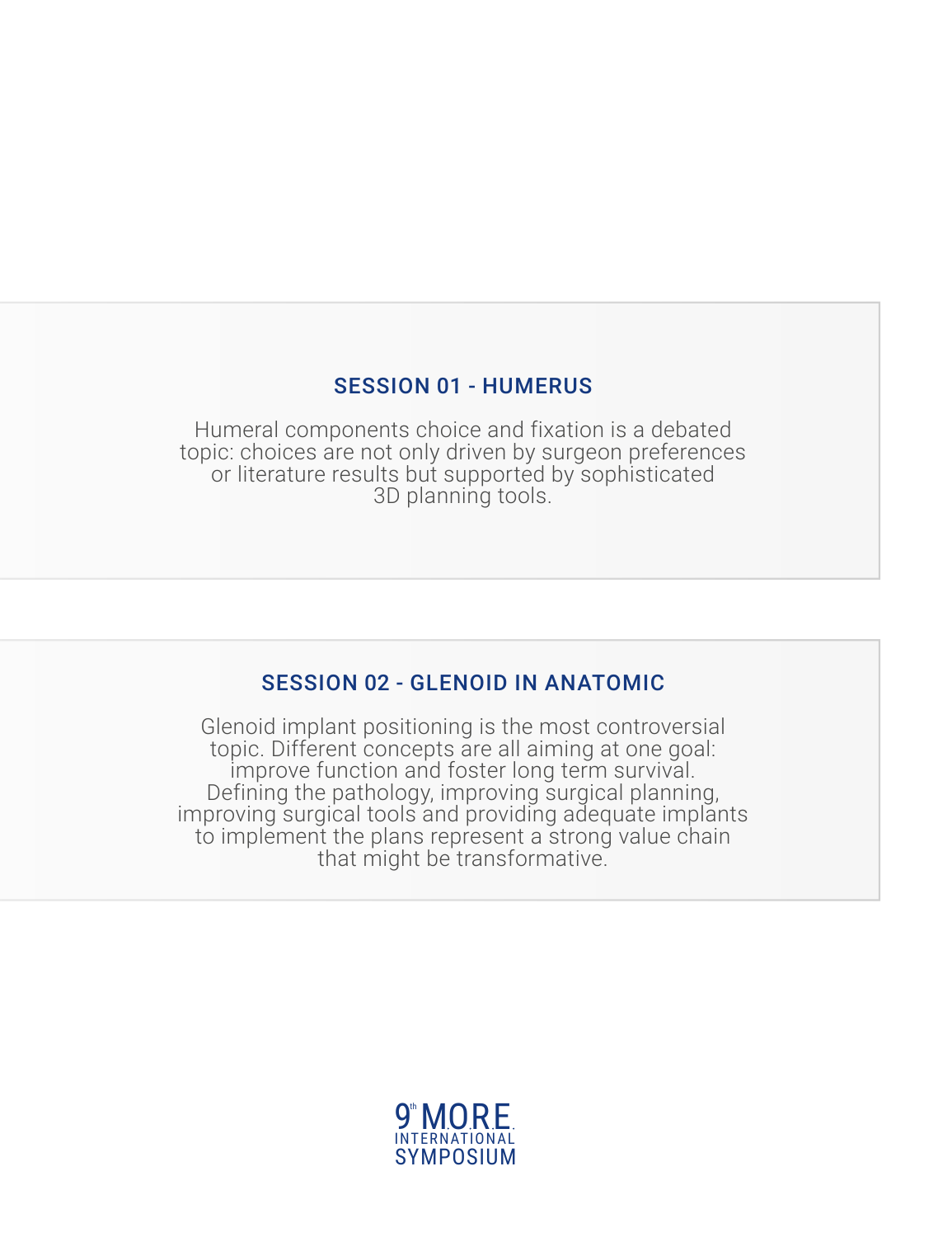## SHOULDER JOINT REPLACEMENT DAY

| 02.15pm | <b>SESSION 03 - GLENOID IN REVERSE</b>                                            |  | <b>Moderator:</b> M. Zumstein |
|---------|-----------------------------------------------------------------------------------|--|-------------------------------|
|         | Case presentation: combined irreparable cuff deficiency<br>and glenoid deficiency |  | M. Zumstein                   |
|         | Optimal component positioning in reverse shoulder<br>arthroplasty                 |  | P. Randelli                   |
|         | Bone augmented glenoid offset in reversed shoulder<br>arthroplasty, where are we? |  | N. Holzer                     |
|         | Bone grafting with a threaded baseplate                                           |  | A. Shah                       |
|         | Metal augmented solutions                                                         |  | P. Budassi                    |
|         | Discussion and case solution                                                      |  |                               |
| 03.45pm | Shoulder Joint Replacement day closure                                            |  |                               |
| 04.00pm | Close of the 9 <sup>th</sup> M.O.R.E. International Symposium                     |  |                               |

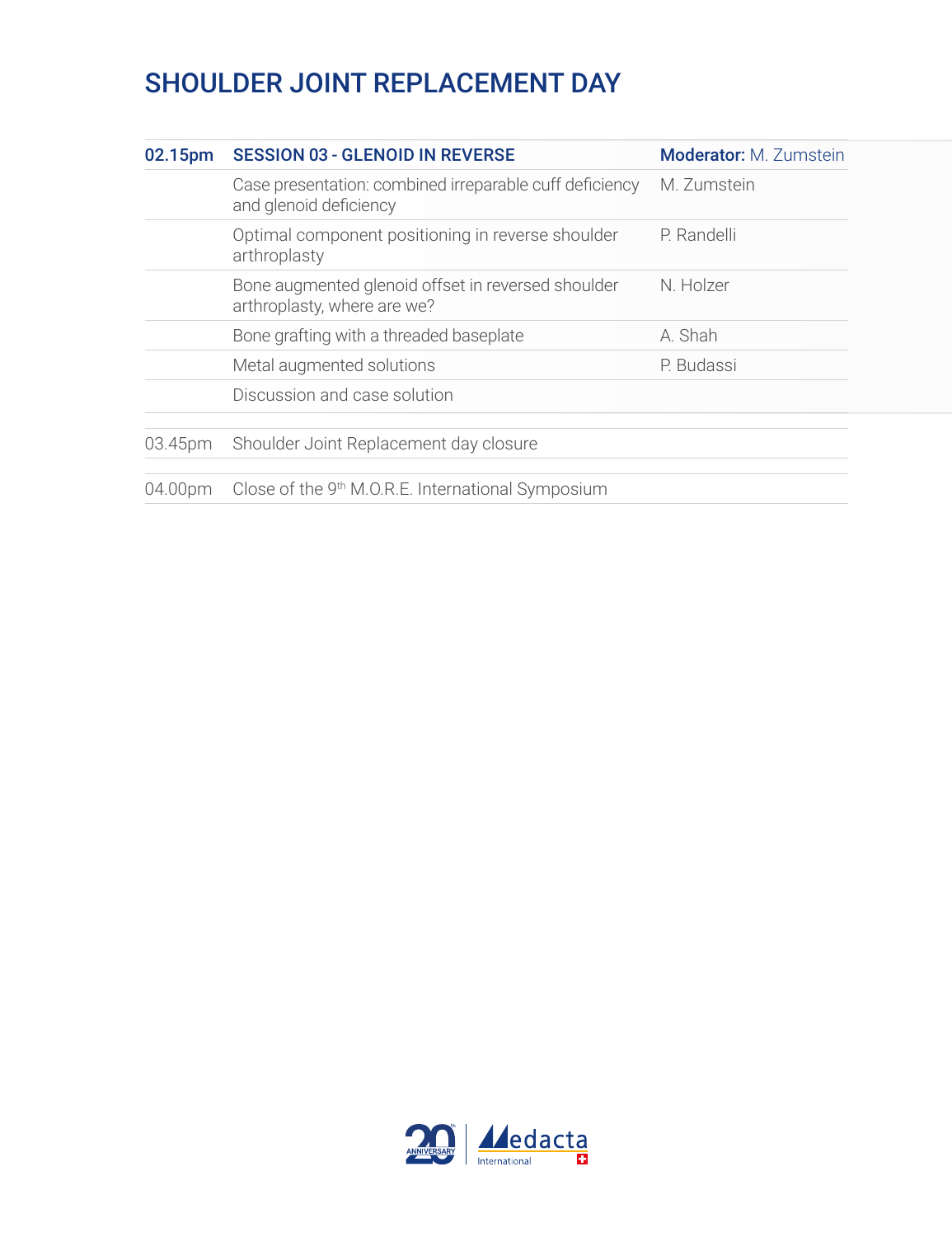### SESSION 03 - GLENOID IN REVERSE

Baseplate positioning to maximize abutment-free range of motion in glenoid bone defects is the challenge. The state of the art and guidelines are discussed through case presentation and interactive panel discussion.

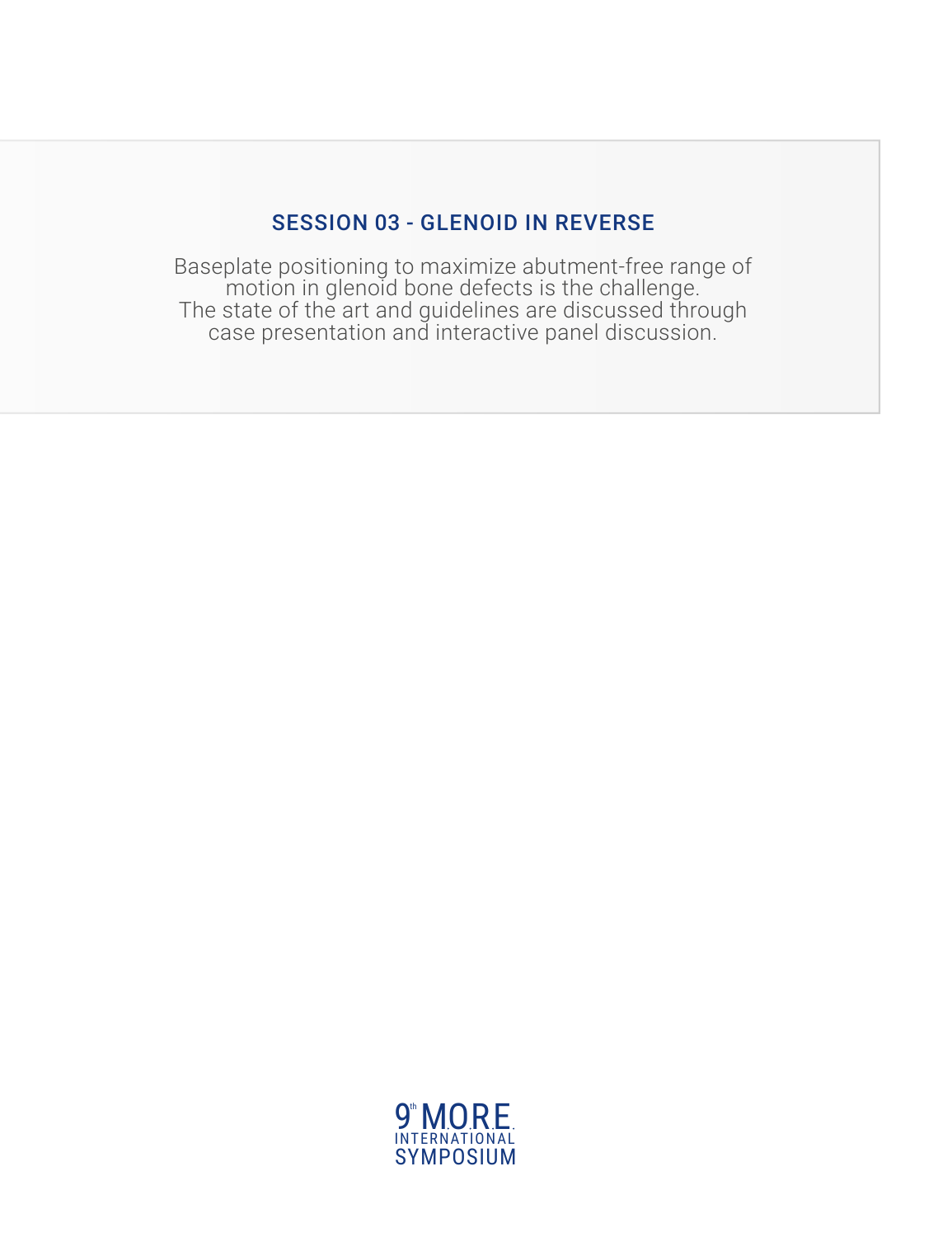## Saturday, April 13<sup>th</sup> - **SPINE DAY 2**

#### *from 09.00am to 03.15pm - Lugano Exhibition Center - MAC 6*

| 09.00am | Spine Day 2 opening                                                                           |                                |
|---------|-----------------------------------------------------------------------------------------------|--------------------------------|
| 09.10am | Modern school vs heavy metal                                                                  | P. Heini                       |
| 09.30am | <b>SESSION 05 - SURGICAL TREATMENTS IN</b><br><b>CHALLENGING AGEING SPINE</b>                 | <b>Moderator:</b> F. Kandziora |
|         | Session opening                                                                               | F. Kandziora                   |
|         | MIS techniques for segmental sagittal balance<br>restoration                                  | L. T. Khoo                     |
|         | Adult deformity: can assisted navigation technique<br>make it easier?                         | C. Lamartina                   |
|         | Stand Alone ALIF cages and circumferential<br>approaches: a tool for optimal balance recovery | C. J. Kleck                    |
|         | The ALIF: an MIS approach for the challenging<br>degenerative lumbar spine                    | M. Duffy                       |
|         | Minimally invasive TLIF options for lumbar<br>spondylolisthesis                               | G. C. Tender                   |
|         | The impact of bridging cages in osteoporotic patients                                         | C.-E. Heyde                    |
|         | Management of osteoporotic patients with degenerative<br>disease: time to augment?            | J. Franke                      |
|         | Discussion                                                                                    |                                |
|         | $\cap$ $\cap$ $\cap$ $\cap$ $\cap$ $\cap$ $\cap$ $\cap$                                       |                                |

11.05am COFFEE BREAK

#### 11.30am SESSION 06 - ADOLESCENT SPINE DEFORMITY AND TREATMENT OPTIONS Moderator: C.-E. Heyde

| Session opening                                                                                              | C.-E. Heyde            |
|--------------------------------------------------------------------------------------------------------------|------------------------|
| 2D vs 3D dimensional plan alignment in adolescent<br>idiopathic scoliosis                                    | K. Sasaki              |
| Multi segmental manoeuvers for the recovery of<br>thoracolumbar alignment and spino-pelvic harmony<br>in AIS | C. Faldini             |
| The impact of personalized medicine in<br>challenging spine deformities                                      | D. Jeszsenszky         |
| Debate: decreasing radiation exposure during spine<br>surgery and interventional procedures                  | T. Kaito vs K. McGuire |
| Discussion                                                                                                   |                        |

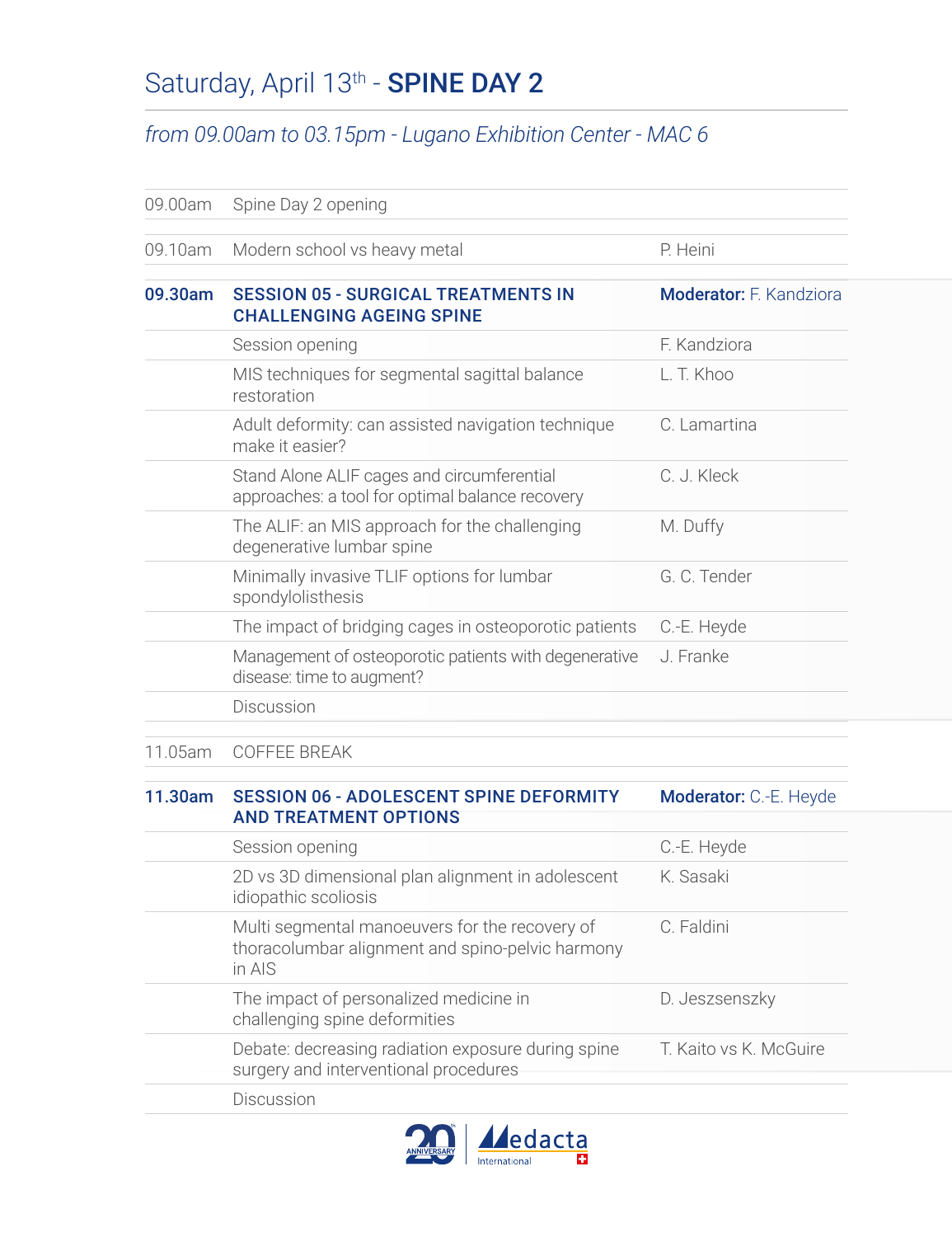#### SESSION 05 - SURGICAL TREATMENTS IN CHALLENGING AGEING SPINE

Treatment of the adult ageing spine is challenging due to the complex nature of anatomical degeneration/deformity and high prevalence of comorbidities. Spino-pelvic harmony recovery is a key factor that can be assisted by software and hardware.

#### SESSION 06 - ADOLESCENT SPINE DEFORMITY AND TREATMENT OPTIONS

AIS can be corrected by several surgical techniques as a result of a posterior fixation and the revamp of anterior approaches and less impacting surgical practices. The need to reduce dose irradiation during diagnosis is a natural demand for these young patients.

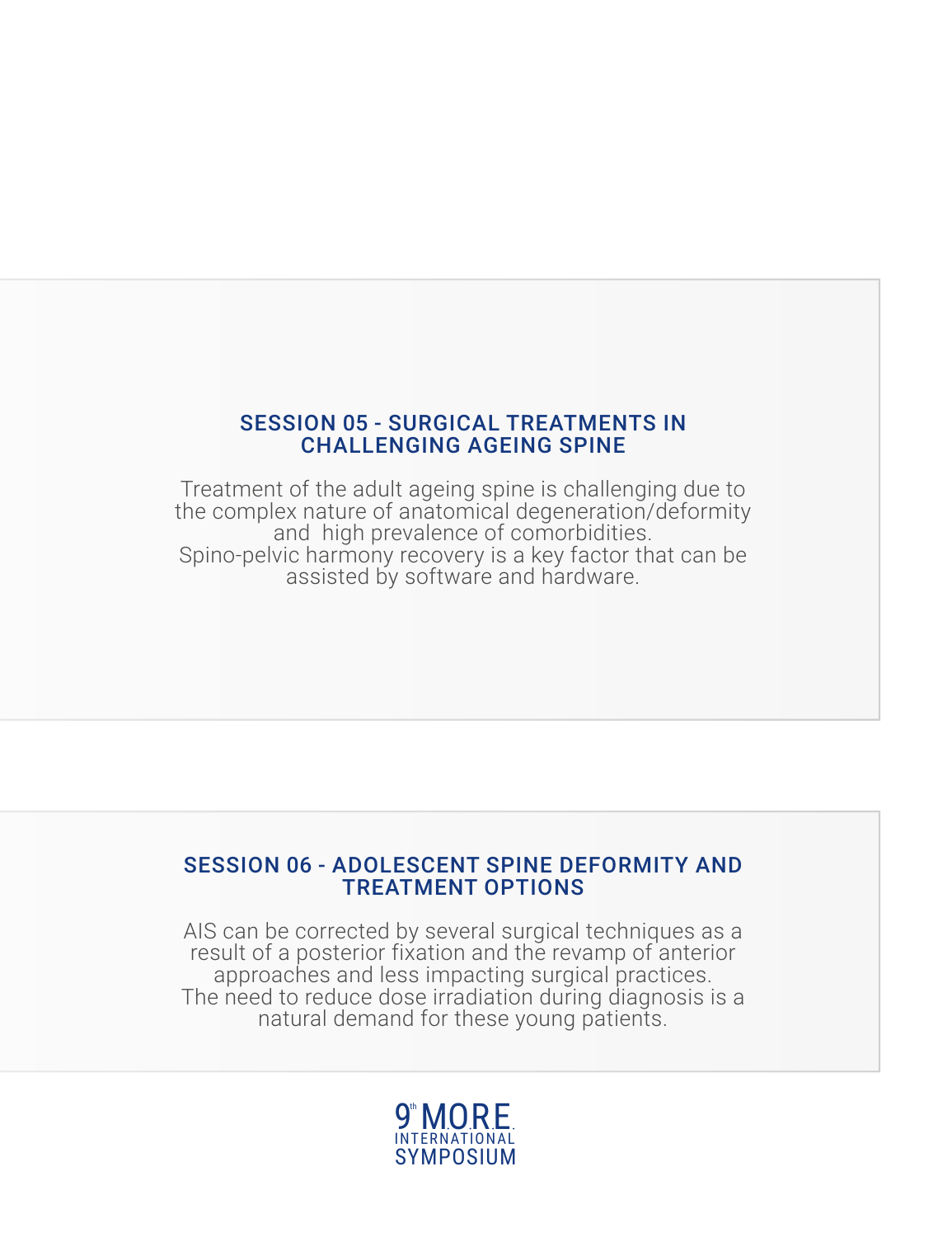### SPINE DAY 2

12.45pm LUNCH

| 02.00pm | <b>SESSION 07 - INCIDENCE OF REVISION SURGERY</b><br><b>TREATMENTS RATIONALE AND COMPLICATIONS</b>                                                  | Moderator:<br>E. Burger-Van Der Walt |
|---------|-----------------------------------------------------------------------------------------------------------------------------------------------------|--------------------------------------|
|         | Session opening                                                                                                                                     | E. Burger-Van Der Walt               |
|         | Surgical tactics to overcome proximal junction kyphosis<br>and revision treatments                                                                  | R. Bertagnoli                        |
|         | Clinical outcome following revision surgery for lumbar<br>pseudarthrosis: which treatment fits best?                                                | M. Pietrek                           |
|         | SI joint fusion in rescue surgeries: an eligible<br>treatment?                                                                                      | C. Werner                            |
|         | Non-union, implant misplacement, neurologic deficit,<br>ASD and sagittal plan deformity: 5 major reasons for<br>spinal revision surgery in one case | F. Kandziora                         |
|         | <b>Discussion</b>                                                                                                                                   |                                      |
| 03.05pm | Spine Day 2 closure                                                                                                                                 |                                      |
| 03.15pm | Close of the 9 <sup>th</sup> M.O.R.E. International Symposium                                                                                       |                                      |

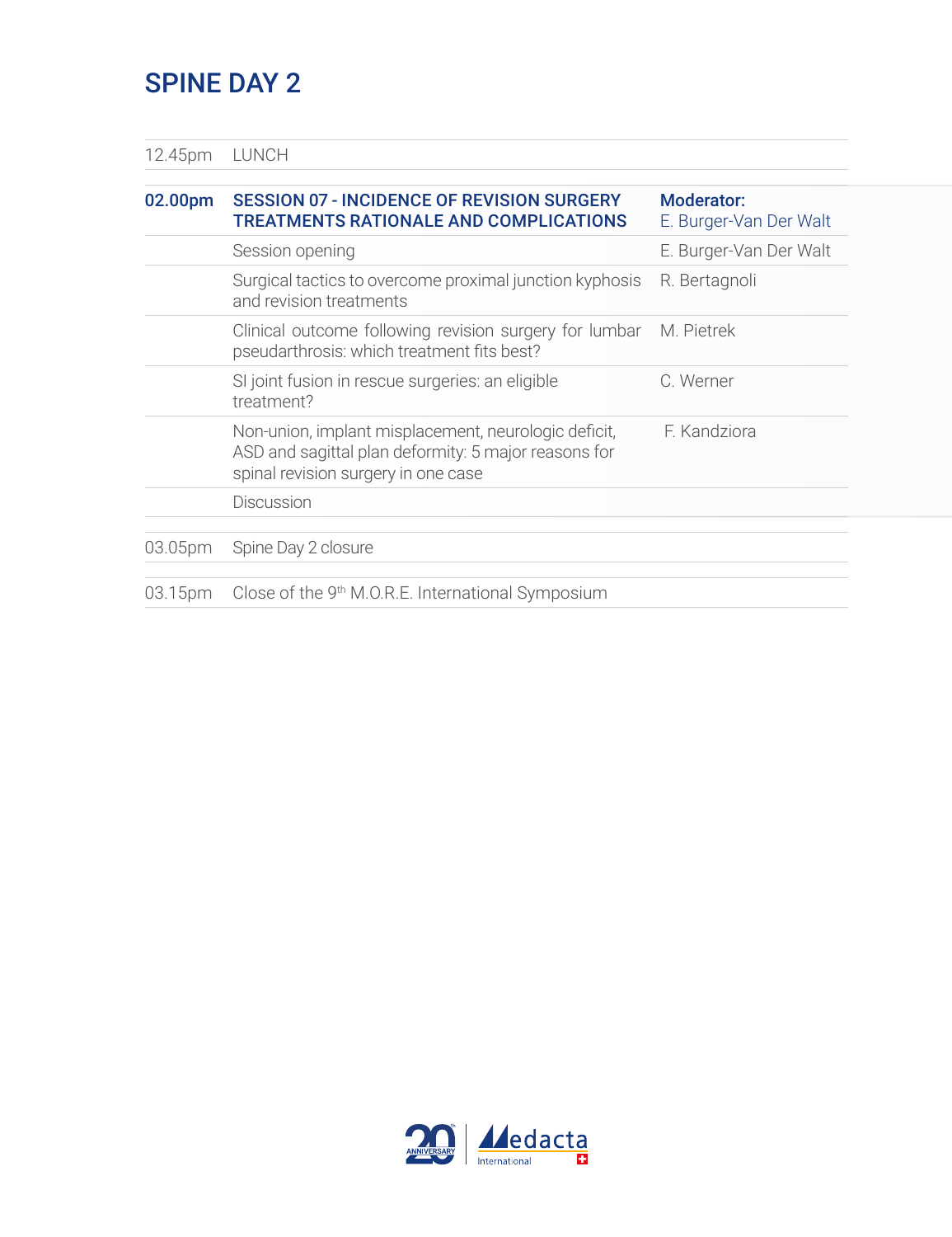#### SESSION 07 - INCIDENCE OF REVISION SURGERY TREATMENTS RATIONALE AND COMPLICATIONS

Revision spine surgeries are technically challenging with inconsistent outcome results and are caused by a lack of primary treatment performance. Several techniques, supported by better planning, can help to approach them properly.